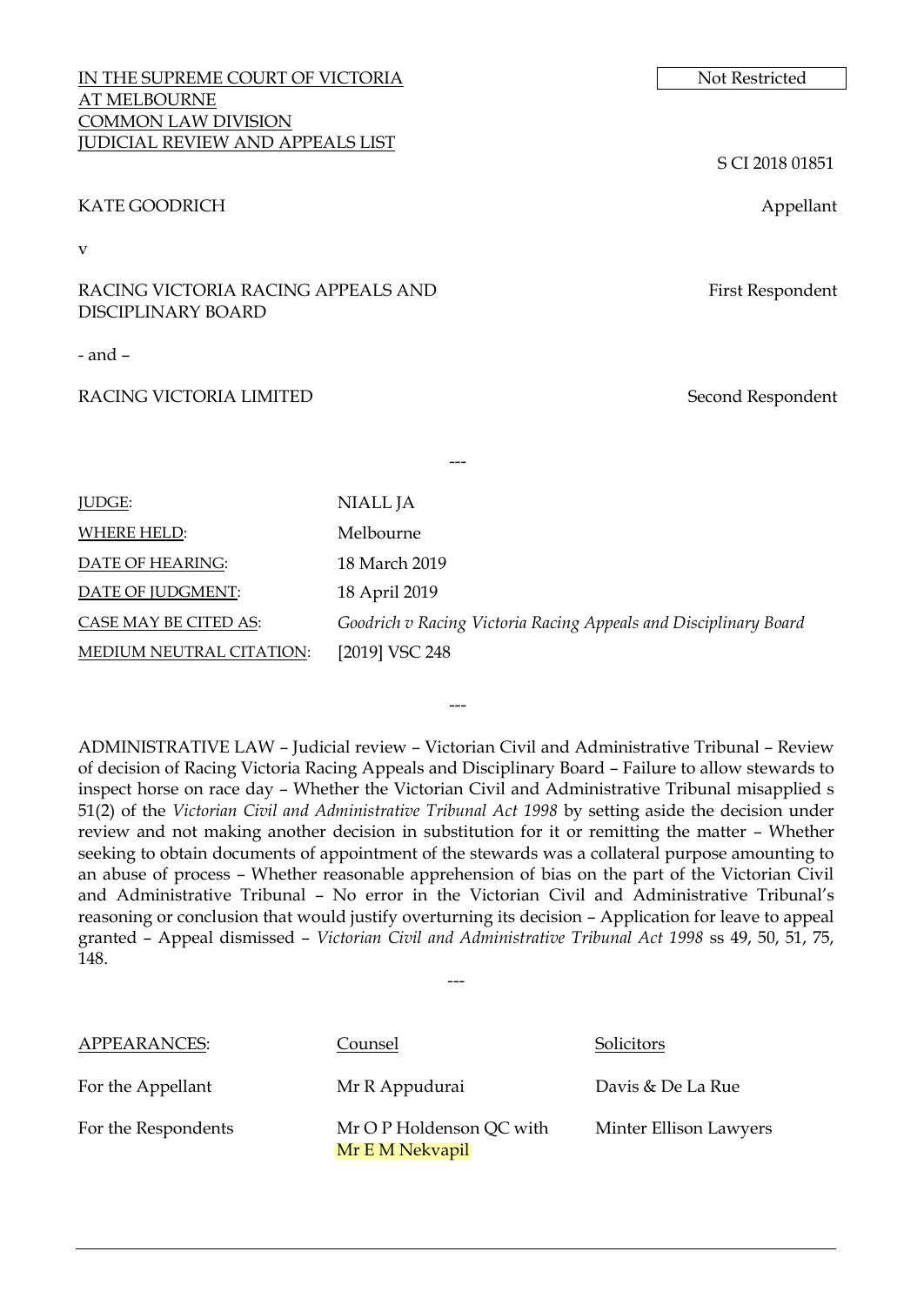# *Background<sup>1</sup>*

- 1 The appellant is a horse trainer licensed by Racing Victoria. On 4 January 2017, she was charged with breaching r 8D of the Australian Rules of Racing ('the AR') as, on 12 December 2016, she had not allowed the Racing Victoria Stewards ('stewards') to inspect horses on race day.
- 2 In the particulars appended to the charge, it was alleged that the appellant maintained licensed training premises in Kilmore, Victoria. She was training a horse called Street Stalker which, on 12 December 2016, was entered to run in race six at Kilmore. On that day, two men identifying themselves as stewards, Mr Melville and Mr Quintner, attended the premises for the purpose of conducting a race day stable inspection. It was alleged that the appellant did not allow the stewards to undertake the inspection; did not allow them to examine the horse; and refused to obey a reasonable direction to allow an inspection of the horse. It was said that this conduct contravened AR 8D as an obstruction or hindering of the stewards in the exercise of the powers vested in them under the AR.
- 3 By letter dated 13 December 2016, the Chairman of Stewards advised the appellant that the stewards would not approve nominations and entries of horses trained by her until the issues arising from 12 December had been resolved. Soon after, a similar position was taken by Racing New South Wales ('Racing NSW').
- 4 The charges were presented before the Racing Victoria Racing Appeals and Disciplinary Board ('RADB').2 On 18 January 2017, at a directions hearing before the RADB, the appellant agreed that she would not nominate horses for races until the charge had been resolved.

<sup>1</sup> This summary of the background of the proceeding is drawn from *Goodrich v Racing Victoria Racing Appeals and Disciplinary Board (Review and Regulation)* [2017] VCAT 1842 ('VCAT Reasons No 1'); *Goodrich v Racing Victoria Racing Appeals and Disciplinary Board & Racing Victoria No 2 (Review and Regulation)* [2018] VCAT 405 ('VCAT Reasons No 2').

<sup>2</sup> Established under the Rules of Racing of Racing Victoria, LR 8A.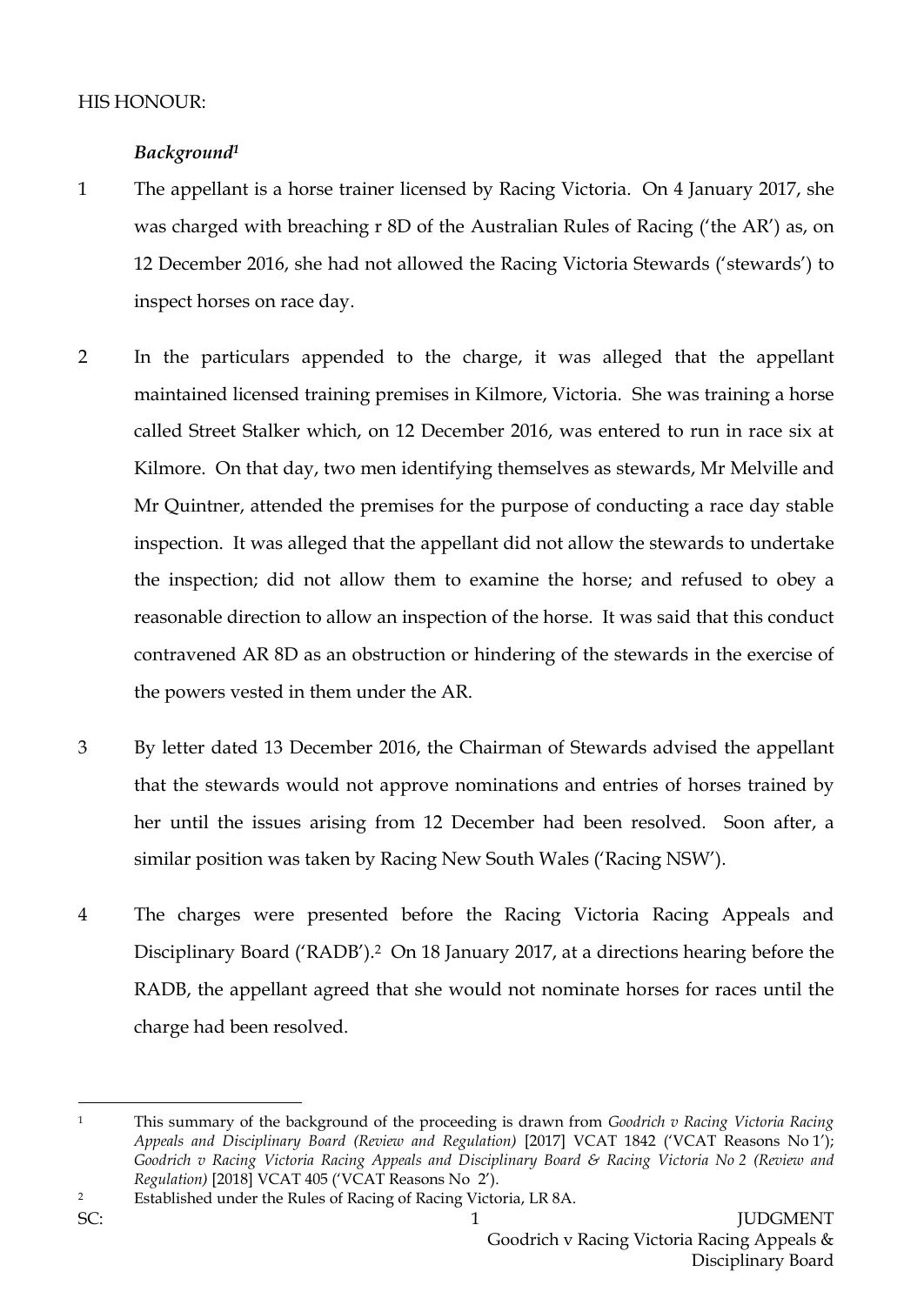- 5 On 10 March 2017, on the appellant's plea of guilty, the RADB suspended the appellant for three months but immediately suspended that penalty for 12 months. By reason of her agreement, and the refusal of stewards to accept nominations from her until the charges had been determined, the appellant was prevented from nominating horses for a period of approximately three months.
- 6 On 26 April 2017, the appellant applied to the Victorian Civil and Administrative Tribunal ('the Tribunal') for a review of the decision of the RADB. Between April and October 2017, the matter was adjourned by consent on a number of occasions and the interlocutory steps proceeded at a leisurely pace.
- 7 By email on 4 October 2017, the solicitors for Racing Victoria Limited ('Racing Victoria') wrote to the Tribunal, with a copy to the appellant's solicitors, noting that in its reasons for decision the RADB had recorded that it was:

aware of a long history of conflict into which Racing Victoria has at times been inevitably drawn. This relatively simple case, with a central, straightforward issue to be determined, was not the time for a re-run of, or an investigation into, that long history of conflict.

8 The email went on to say that the proceeding was likely to involve further applications by both parties and hearings before the Tribunal, and that the 12 month period over which the penalty had been suspended was mostly spent and would very likely lapse by the time the matter was heard and determined by the Tribunal. The email then stated as follows:

> Racing Victoria therefore considers there is no merit in pursuing the decision and penalty the subject of review. In the interests of avoiding the expense and resources associated with continuing the proceeding, Racing Victoria will therefore not pursue the charge or penalty the subject of this review, or call any evidence in support, and will consent to pay the [appellant's] costs.

9 Ultimately, Racing Victoria's email stated that it:

made an application to Senior Member Proctor for orders disposing of the proceeding, by ordering that:

- 1. The decision and penalty of the [RADB] dated 10 March 2017 be set aside; and
- 2. Racing Victoria pay [the appellant's] cost of the proceeding.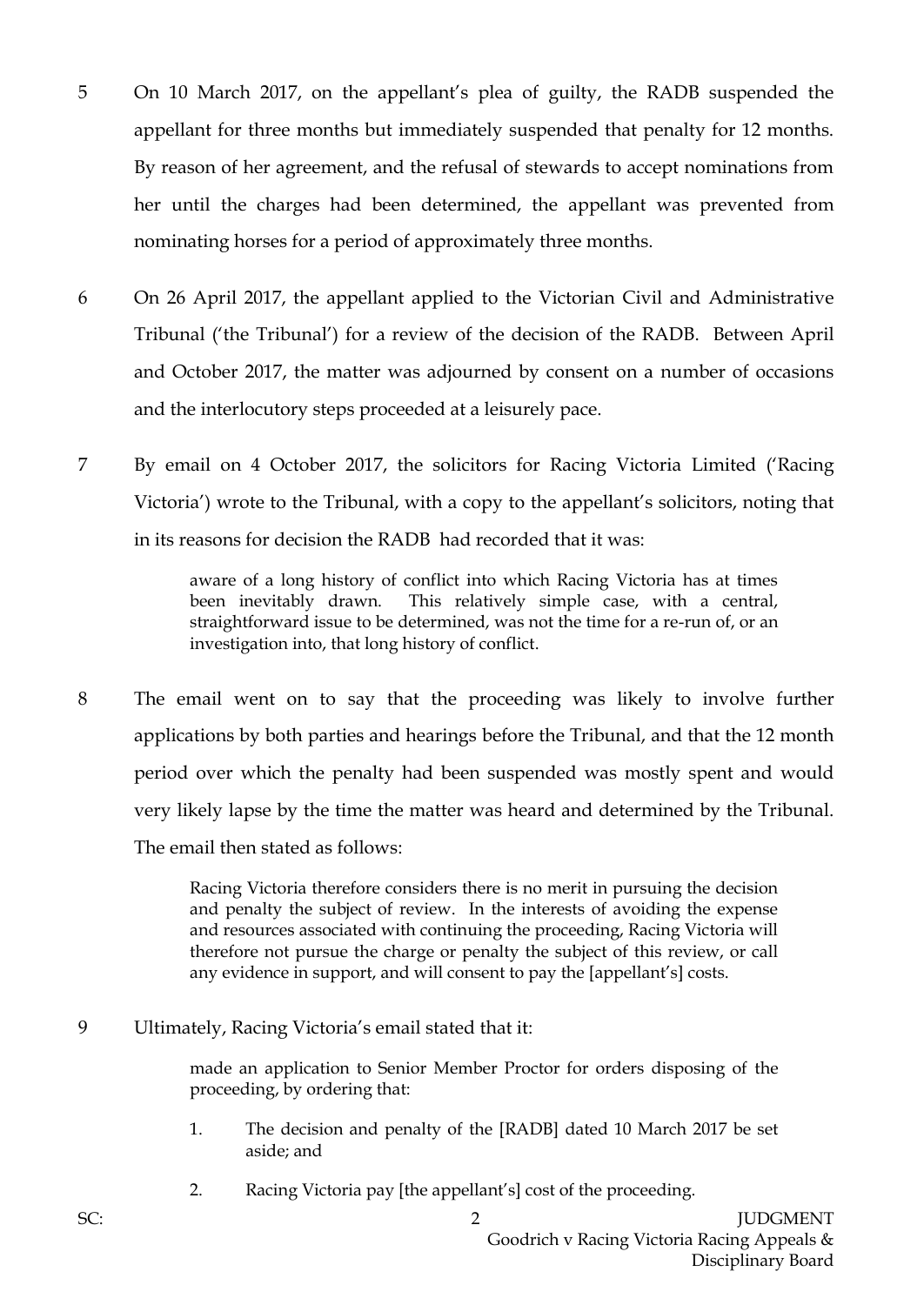- 10 By letter dated 9 October 2017, the appellant's solicitors wrote to the Tribunal, declining to debate the matters set out in the Racing Victoria email adding that 'the resolution proposed by [Racing Victoria] … is not the most advantageous resolution potentially available to the [appellant]'.
- 11 The letter attached correspondence between the parties in which the appellant had sought disclosure of the relevant instruments of appointment of the stewards who had attended on her property in December 2016. After noting that a charge of refusing to allow stewards to conduct a routine race day inspection could not be substantiated unless the persons who sought to carry out that inspection had, at that time, been stewards properly appointed, the appellant's solicitor said the following:

On behalf of [the appellant] I note that she cannot be in a position to properly evaluate the relative merits of the disposition disclosed to the Tribunal in the [Racing Victoria] email, until such time that her counsel and I have had the opportunity to consider the appointment documents.

- 12 As set out in the letter, the appellant's solicitor had instructions to issue a witness summons for the production of the appointment documents returnable at a directions hearing.
- 13 Apprised of that correspondence, on 16 October 2017, the Senior Member ordered that a directions hearing be held on 31 October 2017 and, after referring to the witness summons that had been foreshadowed by the appellant, directed the principal registrar not to issue the summons. The Senior Member gave brief reasons for those orders, and it is convenient to set these out in full:
	- 1. An unusual scenario has arisen in this proceeding whereby the respondent seeks consent orders, by email dated 4 October 2017, setting aside the decision on penalty of the [RADB] dated 10 March 2017 and that Racing Victoria pay the applicant's costs of this proceeding.
	- 2. This is, on its face and subject to submissions, the optimal outcome in this proceeding which the applicant could achieve.
	- 3. The question arises whether the applicant further pursuing issues in this proceeding is an abuse of process. In this circumstance, unless the parties agree consent orders beforehand, a directions hearing is required in this proceeding. It is not appropriate to at this time leave open the possibility of Racing Victoria being required to respond to a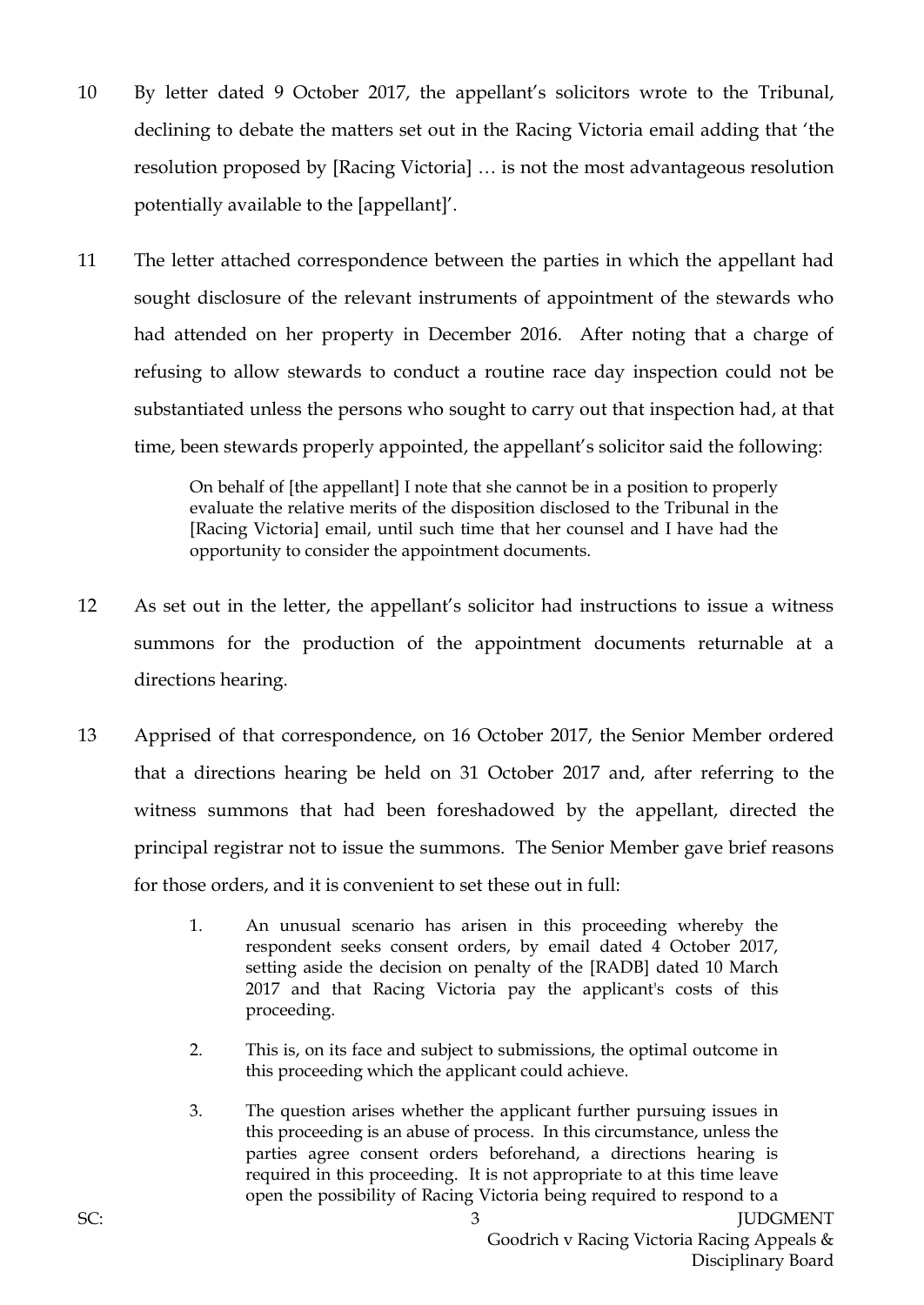summons for documents, as foreshadowed the email on behalf of the applicant dated 9 October 2017.

14 It is convenient to interrupt the narrative to observe that the potential for there to be an abuse of process was first introduced by the Tribunal. Secondly, the reference to Racing Victoria seeking consent orders is not entirely accurate. As will appear, Racing Victoria did no more than indicate its position that it would not call any evidence in support of the charge and would not seek to pursue it**.** The position taken by Racing Victoria was not conditional on the appellant agreeing or consenting to anything. It was not properly seen as an offer capable of acceptance, but rather an unequivocal statement of position.

## *Directions hearing on 31 October 2017*

- 15 In accordance with the directions given by the Tribunal, a directions hearing was held on 31 October 2017. Before identifying the orders that were made on that day, and the reasons given by the Tribunal, it is convenient to make reference to the course that submissions took.
- 16 The appellant and Racing Victoria were each represented by counsel. It was clear from the correspondence that the appellant was not content with the course proposed by Racing Victoria in its email of 4 October 2017. The appellant said that, should the matter proceed, and the instruments of appointment of the stewards be provided, she would consider whether the stewards had been properly appointed. Early on in the directions hearing, the Tribunal asked the appellant to identify what outcome — 'in the form of a bottom line outcome' — she sought from the proceeding. To that direct inquiry counsel for the appellant responded:<sup>3</sup>

In the best case scenario, they produce the documents which they ordinarily won't produce, and we discover, and we convince the Tribunal, that those documents do not support the position that the stewards were validly appointed, those two stewards.

Then the [Tribunal] will so find, and dismiss the charge. And cost consequences, but the issue is not as simple as the way [Racing Victoria] put it in its offer letter to the Tribunal about set aside and pay the cost. When Ms Goodrich was — her horse was withdrawn from that race in December

<sup>3</sup> Grammar and syntax as in transcript.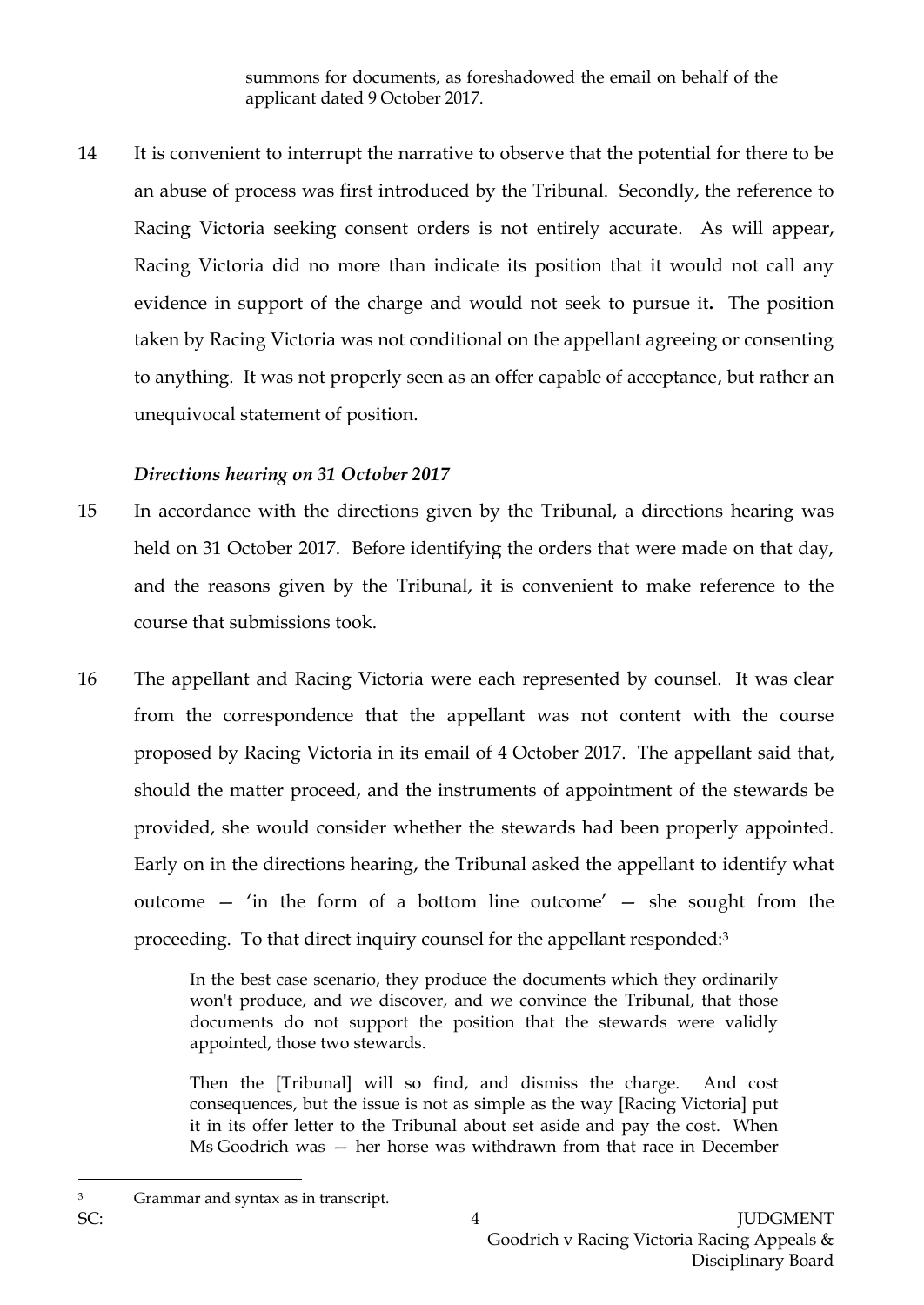last year, at the same time, soon afterwards, the Racing Victoria chief steward band, basically, Ms Goodrich from nominating race horses, and that was followed suit in New South Wales, under racing rule 50.

And so, she basically lost more than three months of ability to earn anything. Now, and the reason I'm here making these points for Ms Goodrich is that is a person's livelihood.

So, if indeed we find these stewards weren't validly appointed, the charge goes out the window, not just set aside, and the consequential matters which fall from that go all the way back to invalid suspension of nominations, so she's lost those months of racing, she has lost [owners] who have had to go away because she can't train for them.

So it's not just as simple as the way the [Racing Victoria] puts it to you. 'Oh, look, she's getting what she wants'. No. She's not getting what she wants. She needs to be  $-$  she needs her position to be substantiated, so that she's exonerated.

- 17 Counsel went on to submit that the appellant had a right to put the prosecutor to its proof, and that a fundamental basis of that proof was the authority of the stewards. Counsel then referred to correspondence between the parties in which the appellant had sought instruments of appointment of the two stewards and evidence of any delegation to them from the board of Racing Victoria. He noted that the documentation had not been forthcoming and that Racing Victoria had required confidential undertakings in relation to the provision of any material.
- 18 After recounting the difficulties in obtaining the material relating to the appointment of the stewards, counsel submitted that the Tribunal was hamstrung in that, before it could make any decision let alone decide on whether the outcome proposed by Racing Victoria was an optimal solution, the Tribunal lacked the necessary information in relation to the appointment. Ultimately counsel concluded that, in the absence of that material, the appellant was not in a position to 'make [the] call' that the proposal of Racing Victoria was the most advantageous resolution potentially available to the appellant.
- 19 Later in the hearing, counsel for the appellant said, in the event the appellant succeeded in the Tribunal that would open up the possibility of her getting appropriate recompense for the months that she was not allowed to nominate horses. Counsel concluded his submissions by observing that the Tribunal could not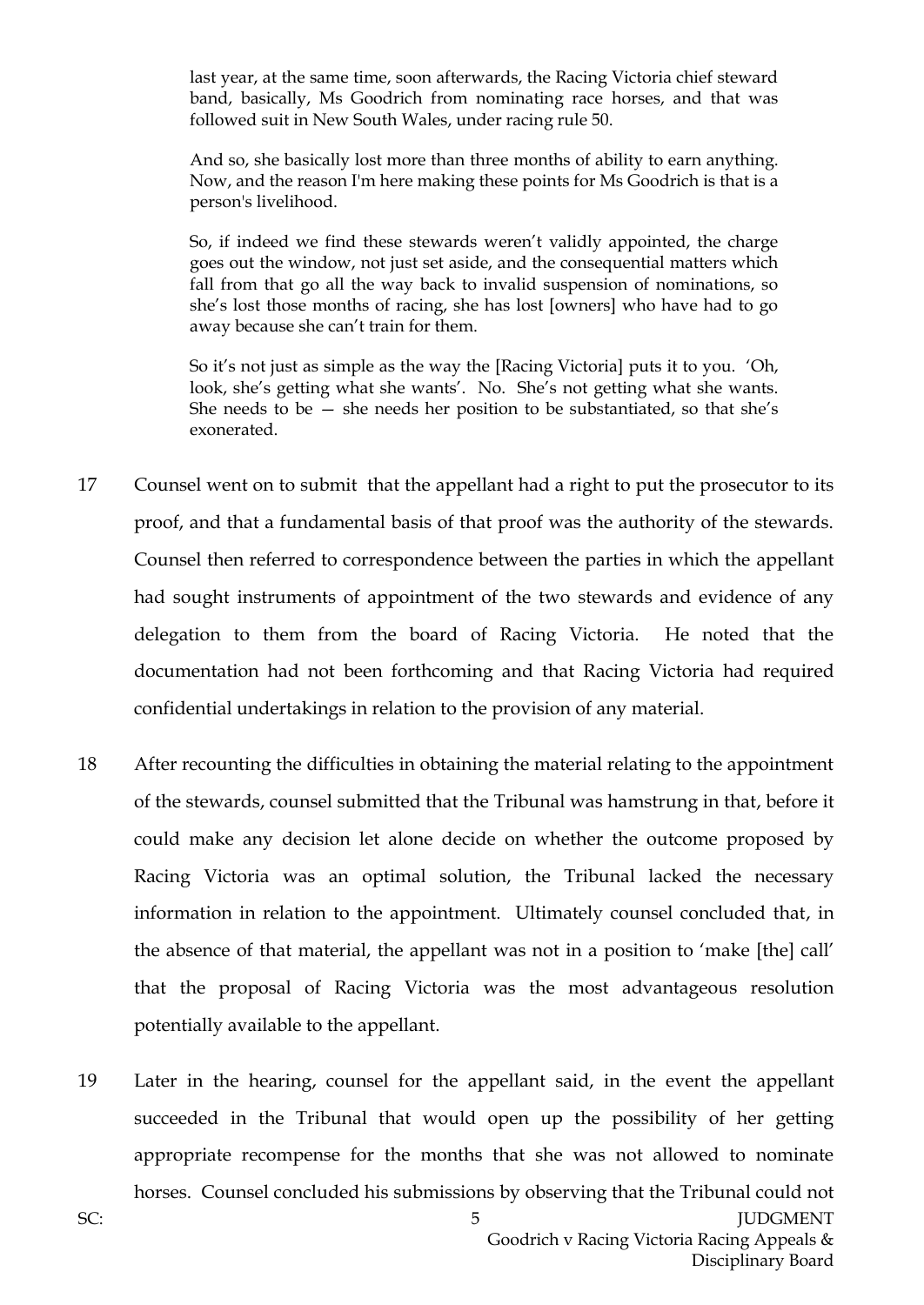make an order setting aside the decision below and disposing of the substantive case without more.

- 20 In response, counsel for Racing Victoria submitted that the appellant proceeding in the face of the proposal of Racing Victoria would constitute an abuse of process because it demonstrated that the appellant was seeking to achieve a collateral purpose. In answer to a question from the Senior Member as to the types of orders that would be made by the RADB, counsel accepted that the normal order would be to find the charge not proven.
- 21 Counsel for Racing Victoria submitted that, if the documents were provided under summons, that would entail considerable legal argument and that, should the matter proceed to trial, it would take a two days of legal argument to determine whether the documents should be produced and the terms of production, and then a further half day to determine the appeal on its merits.

### *The Tribunal's orders of 31 October 2017*

- 22 The Tribunal concluded that it did not have the power to summarily terminate the proceeding by setting aside the decision under review.4 However, it said that it did have the power to invite the appellant to consent to an order setting aside the decision and, in the event she declined to do so, to invite submissions from the parties as to whether the continuation of the proceeding would constitute an abuse of process liable to being dismissed under s 75 of the *Victorian Civil and Administrative Tribunal Act 1998* ('VCAT Act'). 5
- 23 The Tribunal went on to say that even if the matter proceeded to trial and the Tribunal found that the stewards had not been properly appointed then, VCAT would 'likely, under s 51 of the VCAT Act, set aside the decision under review … and consider any application for costs'.<sup>6</sup>

<sup>4</sup> VCAT Reasons No 1 [31]–[32], citing *L v Nurses Board of Victoria* (1999) 16 VAR 125, 128.

<sup>5</sup> VCAT Reasons No 1 [33].

<sup>6</sup> Ibid [38].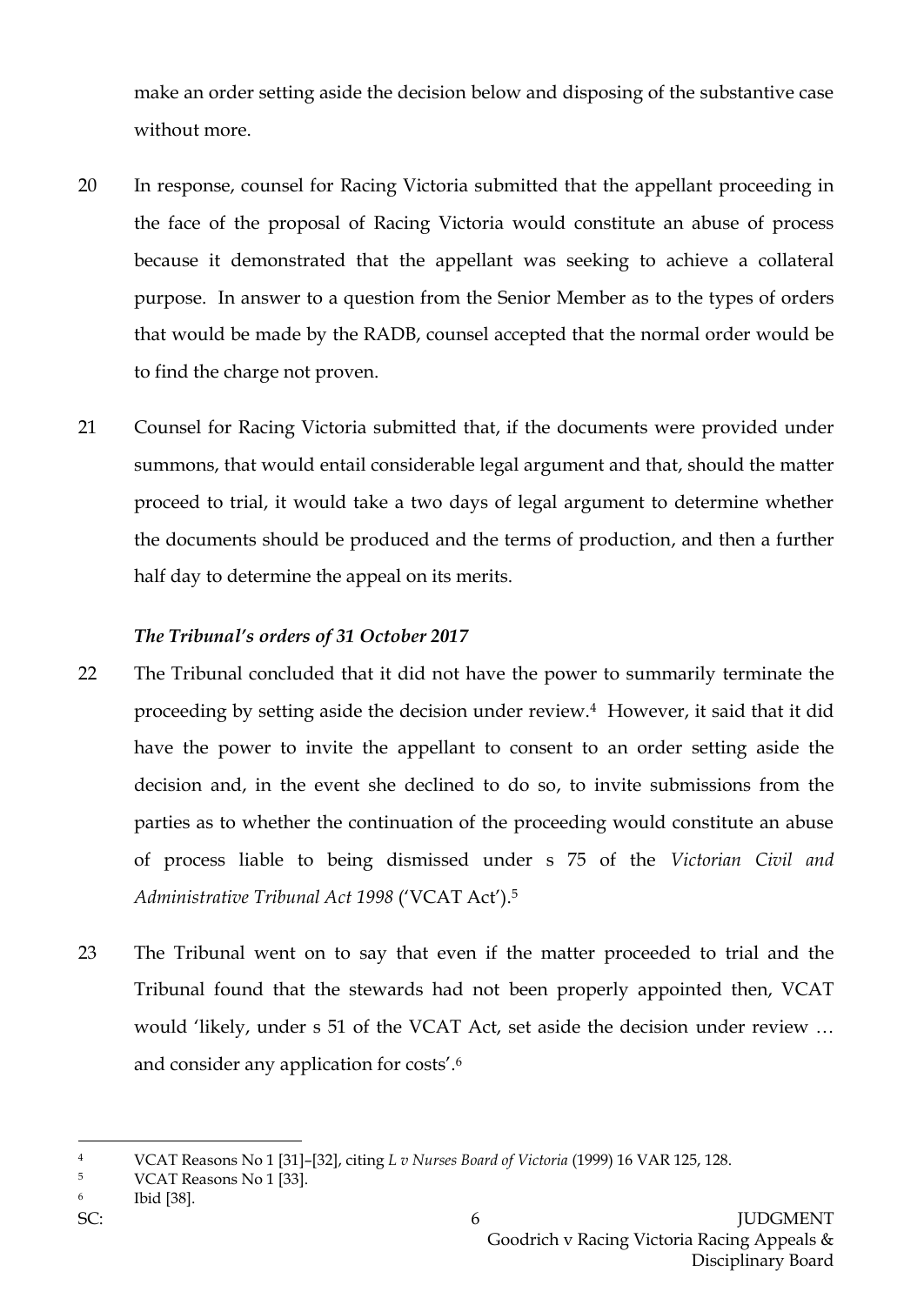- 24 The Tribunal noted that, whatever the outcome of the proceeding, it did not have the power to affect the previous decisions of Racing Victoria and Racing NSW preventing the appellant from entering horses into races. <sup>7</sup> The Tribunal then said that for the appellant to use the proceeding in order to obtain instruments of appointment for use in some other proceeding, would constitute an impermissible collateral purpose.<sup>8</sup>
- 25 In the result, the Tribunal made an order requiring the appellant to indicate whether she consented to orders that the decision and penalty of the RADB dated 10 March 2017 be set aside and that Racing Victoria pay her costs in the proceeding. In the event the appellant did not consent to those orders, she was directed to file written submissions concerning the question whether the Tribunal should, of its own initiative, strike out or dismiss the proceeding as an abuse of process or, under s 51A of the VCAT Act, invite Racing Victoria to reconsider the decision under review.<sup>9</sup> Provision was also made for Racing Victoria to file submissions in response.

## *The Tribunal's orders of 28 March*

- 26 The appellant did not consent to the orders that had been proposed by Racing Victoria. The parties filed written submissions in response to the orders of 31 October 2017. Without any further oral hearing, the Tribunal made the following further orders:
	- 1. Under s 50 of the [VCAT Act], Racing Victoria is joined as second respondent to this proceeding.
	- 2. Under s 75 of the VCAT Act, the proceeding is dismissed insofar as the applicant seeks to rely on whether or not relevant instruments of delegation/appointment (see reasons below) validly appointed persons purporting to be Stewards of Racing Victoria Stewards who, on 12 December 2016, came to conduct a race day stable inspection and inspect a horse racing that day.
	- 3. On or before 13 April 2018, the applicant is to file and serve advice as to whether she consents to the decision under review being set aside

 $\overline{a}$ 7 Ibid [39].

<sup>8</sup> Ibid [40].

<sup>9</sup> Although the Tribunal referred to Racing Victoria reconsidering the decision pursuant to s 51A of the VCAT Act, Racing Victoria was not the decision-maker. However, there was no argument on this point and it does not appear to be relevant.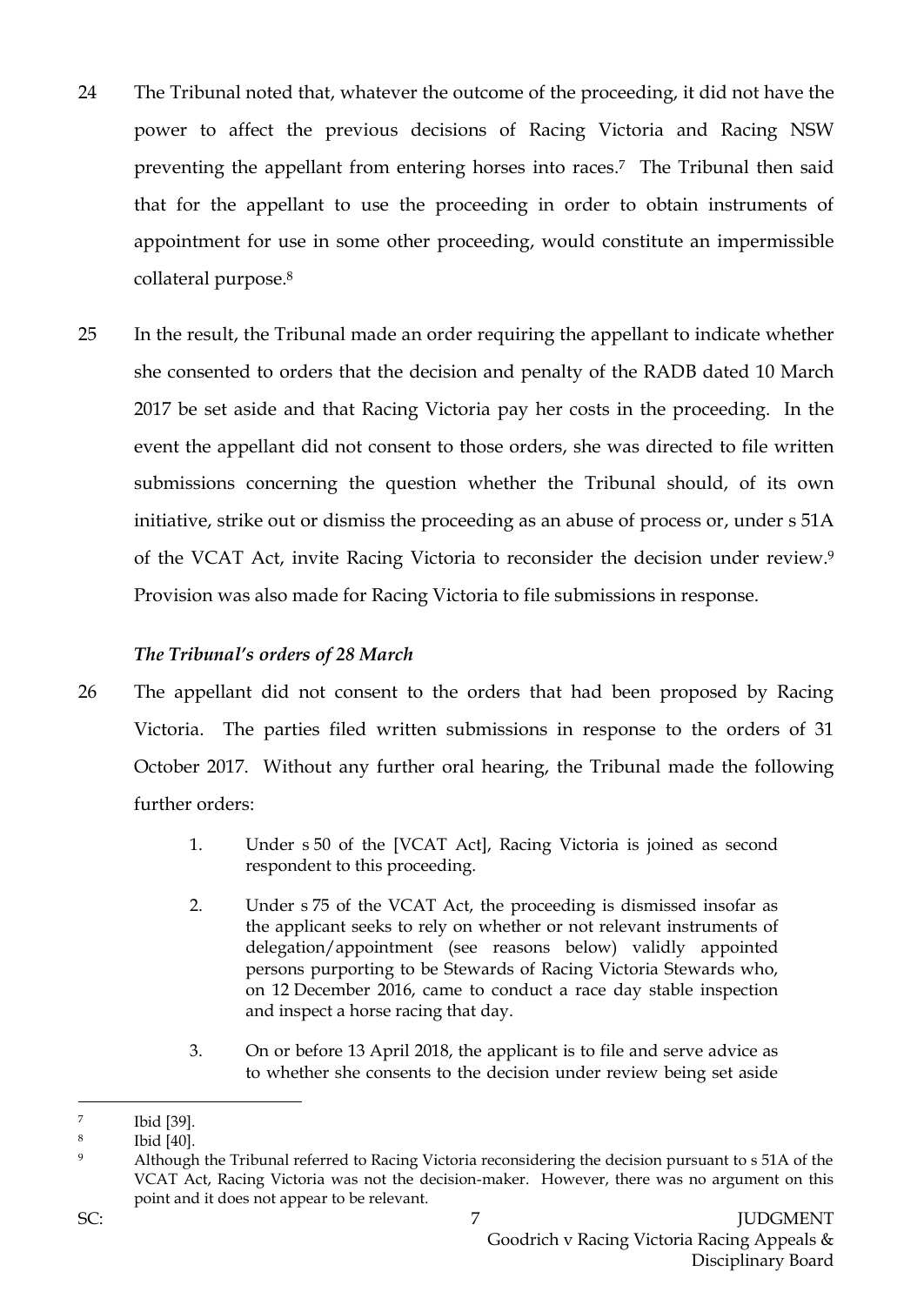and that Racing Victoria be ordered to pay her costs in this proceeding.

- 27 The Tribunal gave reasons for making those orders.<sup>10</sup>
- 28 The Tribunal set out the background to the matter and then turned to the submissions of the parties. It is not necessary to rehearse those matters, save to record the appellant's submissions on why she could do better in the proceeding than the Racing Victoria proposal. It was said:

The potential outcome for [the appellant] if this VCAT proceeding is heard and determined in her favour is vastly better than that proposed by Racing Victoria:

- i. If VCAT decides the stewards had not been validly appointed, it will describe why that was so, that the charge had not been validly brought against [the appellant] and will set aside the Decision and dismiss the charge.
- ii. Absent any valid reason to not do so, VCAT will order Racing Victoria to pay [the appellant's] costs of this VCAT proceeding and the RADB hearing, both potentially on an indemnity costs basis;

It was submitted VCAT would have the power to make a costs order with respect to the RADB hearing, given VCAT on review has all the powers of the decision-maker (s  $51(1)(a)$  of the VCAT Act). Under LR  $6E(1)(c)$  the RADB may 'give any judgement or decision or make such order as in the RADB's opinion the justice of the case requires';

- iii. Under s 51 of the VCAT Act, VCAT has power is set aside the Decision and make another decision in substitution for it. Substituting the decision with the decision dismissing the charge against [the appellant], is preferable to an order simply setting aside the decision under review, leaving the charge in existence;
- iv A VCAT finding that the stewards had not been validly appointed would be a basis for [the appellant] to rely on to negotiate with Racing Victoria for compensation, or failing that, to bring an action in court for compensation. In doing so [the appellant] would be relying on the VCAT decision not the Instrument presumably summonsed in this proceeding; and
- v. Disagreed with Racing Victoria's submission … that Australian Rule of Racing AR 197 would prohibit [the appellant] from seeking compensation. It was submitted that if the stewards were not validly appointed as stewards when they came to her inspect on 12 December, they would not have been acting under the relevant rules.<sup>11</sup>
- 29 The Tribunal then referred to its role, including setting out s 51(2) of the VCAT Act

<sup>10</sup> VCAT Reasons No 2.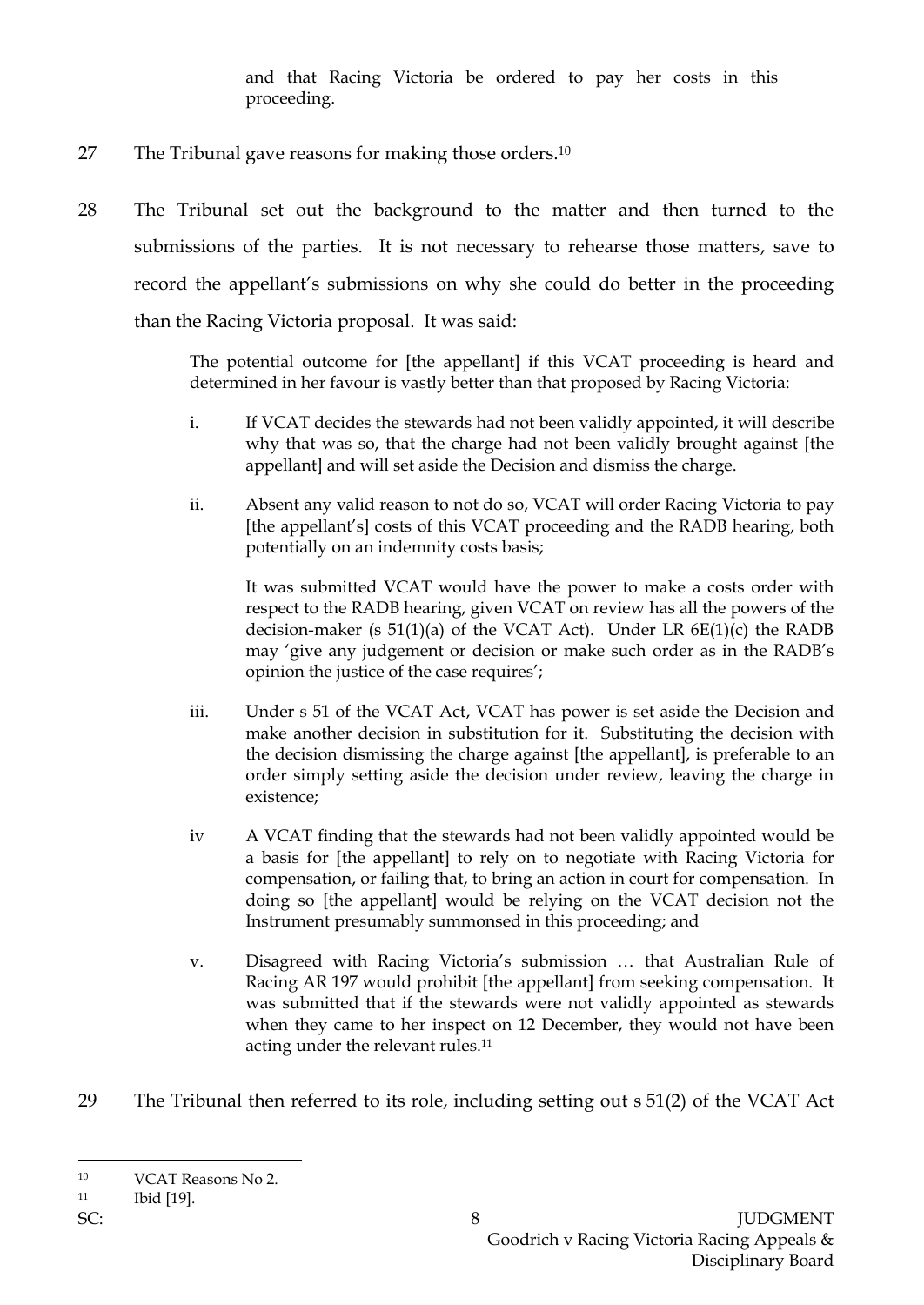in unexceptionable terms.12 Next, it referred to s 75 of the VCAT Act, including authority<sup>13</sup> mandating great care in the exercise of the power to summarily dismiss a proceeding.14 The Tribunal devoted some time to the principles applicable to abuse of process, citing passages from the reasons in *Williams v Spautz*<sup>15</sup> to the effect that a party may not use proceedings to obtain a collateral advantage rather than the purpose for which such proceedings are designed and exist, and that a party who engages in an abuse of process is 'disqualified from invoking the powers of the court'.<sup>16</sup>

- 30 The Tribunal commenced its application of those principles by observing that the appellant had acted entirely appropriately in initiating her review in the Tribunal.<sup>17</sup> However, the Tribunal concluded that the 'fundamentals of the proceeding' changed when Racing Victoria offered the result she could achieve in the proceeding, namely that the decision be set aside.<sup>18</sup>
- 31 In that context, the Tribunal observed there was no substantive difference between orders that the decision under review be set aside and that the decision be set aside and substituted with a decision dismissing the charge.19 That was because both orders would provide exoneration and vindication by the removal of the finding of guilt and the record of a penalty and that, once set aside, the charge would 'not somehow sit in isolation, still pending, as a mark against [the appellant]'. 20
- 32 The appellant had submitted that two disputes would remain notwithstanding the making of an order to set aside the decision under review. First, whether or not the stewards were properly appointed at the time of the inspection; and second, whether the Tribunal should order that Racing Victoria pay the appellant's costs of the

<sup>12</sup> Ibid [25], [27].

<sup>13</sup> See, eg, *Fancourt v Mercantile Credits Ltd* (1983) 154 CLR 87, 99.

<sup>14</sup> VCAT Reasons No 2 [33]–[35].

<sup>15</sup> (1992) 174 CLR 509, 528–9 (Mason CJ, Dawson, Toohey and McHugh JJ), 543 (Deane J), 556 (Gaudron J).

<sup>16</sup> VCAT Reasons No 2 [36]–[49], citing *Williams v Spautz* (1992) 174 CLR 509, 528 (citations omitted).

<sup>17</sup> VCAT Reasons No 2 [50].

<sup>18</sup> Ibid [51].

<sup>19</sup> Ibid [52].

<sup>20</sup> Ibid [53].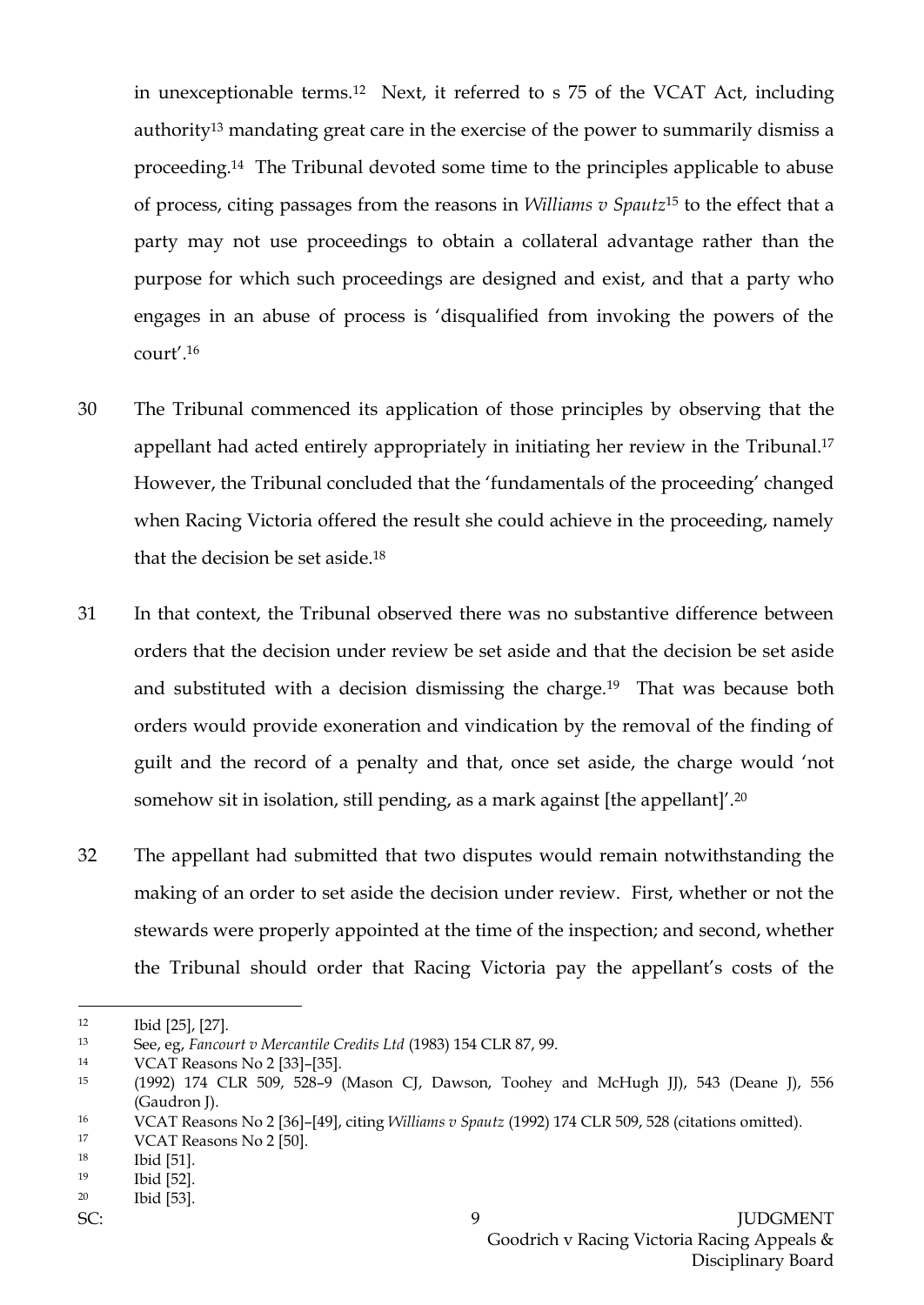proceedings before the Tribunal and the RADB.<sup>21</sup>

- 33 In considering those two matters, the Tribunal said that, by reason of her review, she was in effect facing a charge in a disciplinary proceeding and that the Racing Victoria proposal offered her the opportunity to, in effect, successfully defend the charge.<sup>22</sup>
- 34 The Tribunal concluded that there was an abuse of process because the appellant was attempting to 'switch roles' in the proceeding by pursuing the action to obtain evidence and seeking a decision of the Tribunal to found a claim for compensation from Racing Victoria.<sup>23</sup> The Tribunal concluded that this was 'the collateral purpose which constitute[d] an abuse of process in th[e] review proceeding'.<sup>24</sup> If she sought to 'pursue that collateral purpose, the courts are the appropriate venue'. 25
- 35 The Tribunal held that there was no reasonable relationship between the result she sought, namely founding a compensation application, and the scope of the remedy available in the proceeding, which did not include ordering compensation.<sup>26</sup> Similarly, the Tribunal held that the appellant's desire to obtain a costs order in relation to the proceedings before the RADB would require her to establish that the stewards were not properly appointed.27 The Tribunal observed that success or failure in that endeavour involved the pursuit of the collateral purpose and it was also an abuse of process to pursue costs before the RADB on that basis.<sup>28</sup>
- 36 Having found that the continuation of the proceeding would be an abuse of process, the Tribunal then turned to the orders that it should make. In this respect, the Tribunal concluded that to permit the appellant to pursue her collateral purpose would be to permit an abuse of process and that s 75 of the VCAT Act should be

- <sup>22</sup> Ibid [58]–[59].
- <sup>23</sup> Ibid [60].
- <sup>24</sup> Ibid.
- <sup>25</sup> Ibid.
- <sup>26</sup> Ibid [62]. <sup>27</sup> Ibid [64].
- <sup>28</sup> Ibid.
- 

<sup>21</sup> Ibid [55]–[57].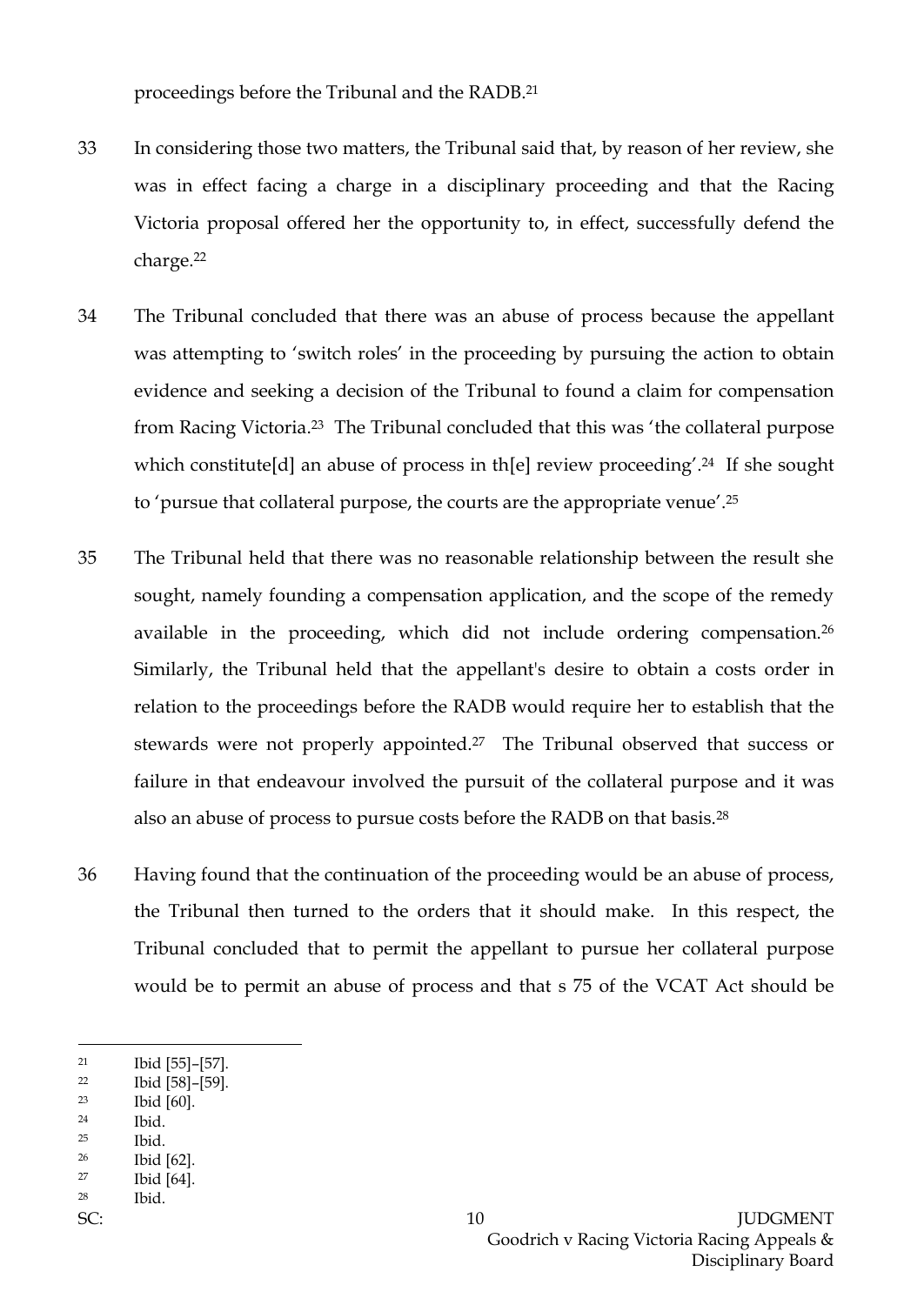employed to prevent that occurring.<sup>29</sup>

- 37 The Tribunal observed that it had struck out the appellant's claim that the charges against her should be dismissed because the stewards were not properly appointed.30 The Tribunal said that this was akin to striking out a pleading in a court proceeding and it removed from the proceeding the collateral purpose the appellant sought to pursue.31 After precluding the appellant from pursuing the collateral purpose, the Tribunal invited the appellant to again consider whether she would consent to the orders sought by Racing Victoria. 32
- 38 The Tribunal made it clear that that invitation did not extend to the making of any further submissions, which the Tribunal regarded as having been completed.<sup>33</sup>

## *Final orders — 20 April 2018*

- 39 In response to the invitation extended by the Tribunal, the appellant said that she would not consent to the orders proposed by the Tribunal. In the result, on 20 April 2018 the Tribunal made an order under s 75 of the VCAT Act, dismissing the proceeding. The formal orders were in these terms:
	- 1. Under s 75(1) of the [VCAT Act], this proceeding is dismissed as an abuse of process.
	- 2. The second respondent must pay the appellant's costs on the County Court costs scale, to be assessed by the Costs Court, if the parties cannot agree an amount.

## *The Notice of Appeal*

- 40 Section 148 of the VCAT Act permits an application for leave to appeal from decision of the Tribunal on a question of law.
- 41 The Notice of Appeal sought to appeal order 1 of the orders made on 20 April 2017 and set out eight questions of law in the following terms:

<sup>29</sup> Ibid [70].

<sup>30</sup> Ibid [72].

<sup>31</sup> Ibid [73].

<sup>32</sup> Ibid [74]. <sup>33</sup> Ibid [77].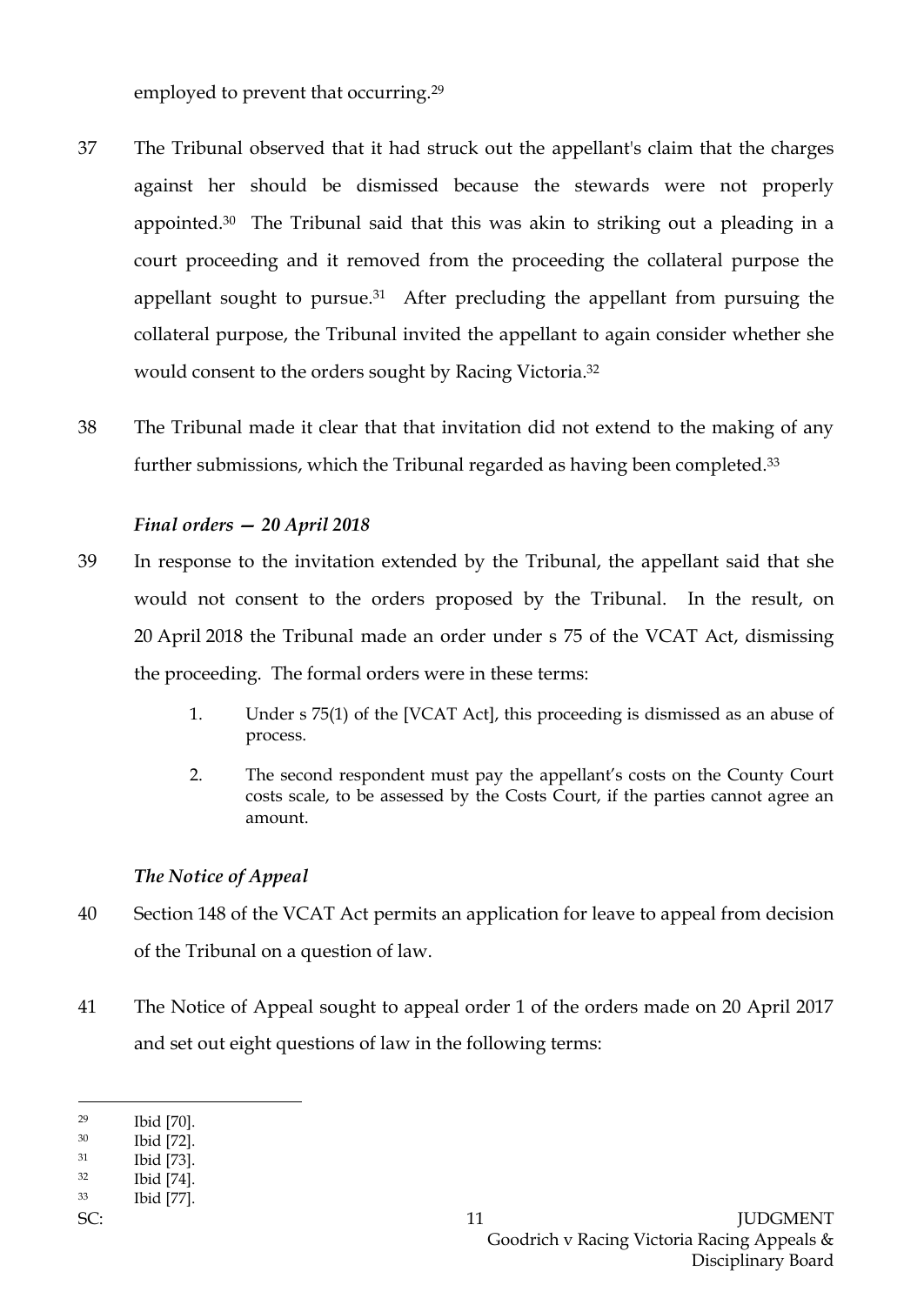### Question 1:

Did the Tribunal misconstrue the scope of its jurisdiction and thereby fail to carry out its obligation to determine whether it could be satisfied, on the material before it, that the decision under review was the "correct or preferable" one?

#### Question 2:

Did the Tribunal fail to take into account a relevant consideration, namely, by refusing to require the production of, and to consider, the relevant instruments of appointment of the stewards (and other related documents **appointment documents**)?

#### Question 3:

Did the Tribunal misconstrue, and misapply, s 51(2) of the [VCAT Act] in accepting the submission of Racing Victoria that setting aside the decision under review, without more, would in effect also dismiss the charge?

### Question 4:

Did the Tribunal misconstrue, and misapply, s 75 of the [VCAT] Act in determining that the appellant's desire to put [Racing Victoria] to its proof as to the validity of the appointment of the stewards amounted, relevantly, to an abuse of process in circumstances in which RVL had offered to accept an order that the decision under review be set aside and that it pay the appellant's costs ([**Racing Victoria's**] **offer**)?

#### Question 5:

Was the Tribunal's decision to strike out the appellant's " … *claim that the charge against her should ·be dismissed because Stewards on 12 December 2016 were not properly appointed*" authorised by s 75 of the Act and, in particular, in the absence of the production of the appointment documents, let alone any assessment of them?

#### Question 6:

Alternatively, if the answer to question 6 is "Yes", the Tribunal having struck out the alleged "collateral purpose" because it amounted to an abuse of process, did there then remain any basis upon which an order might properly have been made under s 75 of the [VCAT] Act to dismiss the proceeding "... *as an abuse of process*"?

#### Question 7:

Was the conduct of the Tribunal up to, and including, the making of the April order such that a fair-minded lay observer might reasonably apprehend that the Tribunal might not bring, and might not have brought, an impartial mind to the resolution of the proceeding?

#### Question 8:

Was the April order or, alternatively, the cumulative effect of the October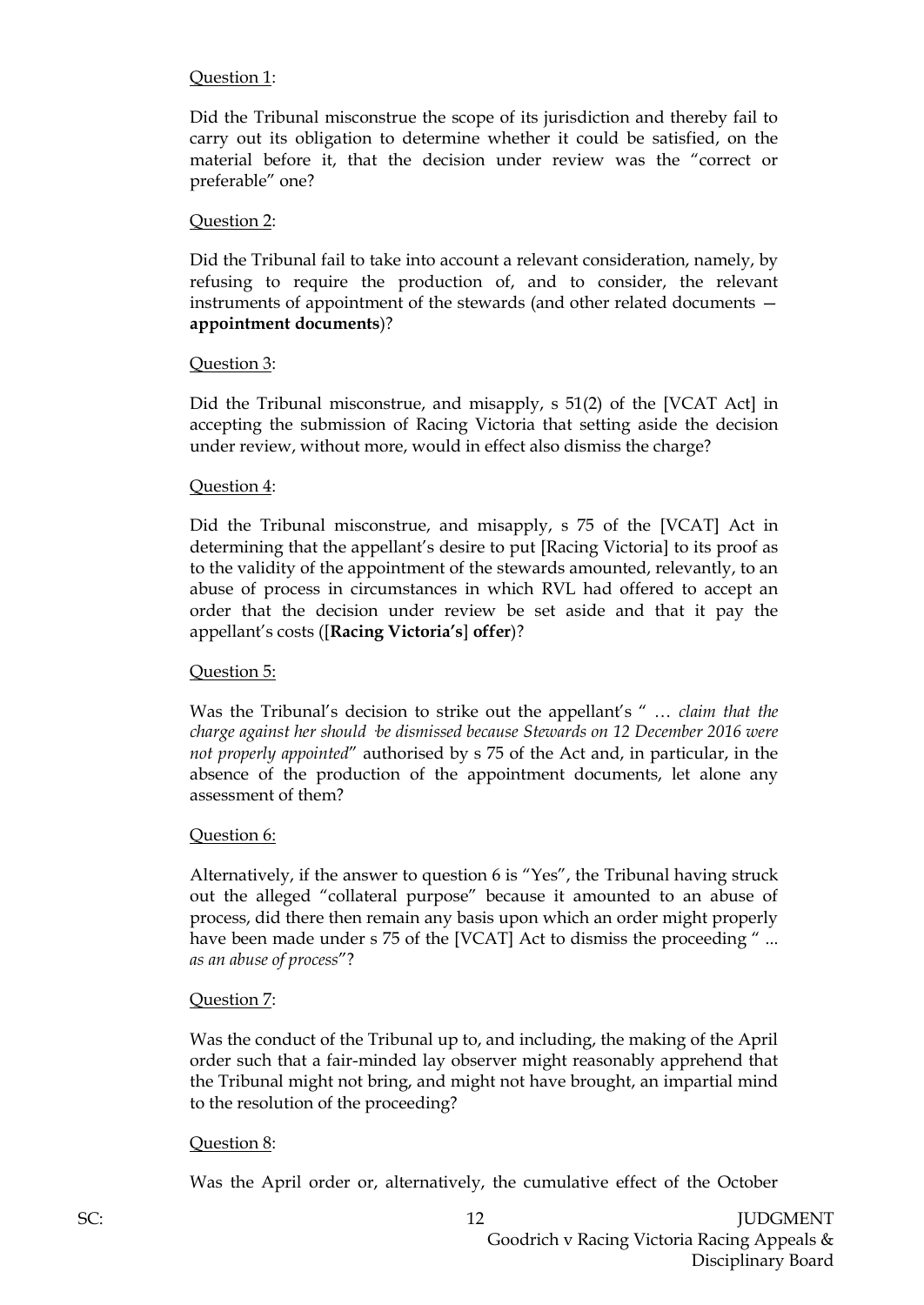order, the November order, the March order and the April order so unreasonable that no reasonable Tribunal could have ever … come to it?

- 42 The questions of law are accompanied by eight grounds of appeal, which are discursively expressed and which fail to state simply the error which the Tribunal is said to have made.<sup>34</sup>
- 43 By grounds 1 and 2, the appellant submitted that the Tribunal was bound to determine the 'correct or preferable' decision, this required it to determine whether the stewards had been validly appointed and that the failure to do so meant that the Tribunal proceeded upon an artificial or inadequate factual basis.
- 44 Ground 3 asserted that it was an error for the Tribunal to hold that it could set aside the decision without substituting a different decision as required by s 51(2)(c) of the VCAT Act, with the consequence that the Tribunal wrongly concluded that an order setting aside the penalty was the optimal outcome that the appellant could obtain from the proceeding.
- 45 Ground 4 contended that the Tribunal wrongly concluded that the 'refusal to accept [Racing Victoria's] offer' amounted to an abuse of process in circumstances where the appellant was always seeking a substantive outcome, namely to plead not guilty and seek a reversal of the penalty.
- 46 Grounds 5 and 6 were argued together and asserted that, without a consideration of the appointment documents, the Tribunal was not in a position to determine the abuse of process question. Further, it was contended that by Order 2 of the orders made on 28 March 2018, the Tribunal under s 75 purported to dismiss the proceeding in so far as the appellant sought to rely on the instruments of appointment and having done so there was no basis for a continuing abuse of process.
- 47 Ground 7 asserted that there was a reasonable apprehension of bias on the part of the Tribunal on the basis that the reasons and orders made in October 2017 provided

<sup>34</sup> *Supreme Court (Miscellaneous Civil Proceedings) Rules 2018* sub–r 4.06(1)(b)(vi).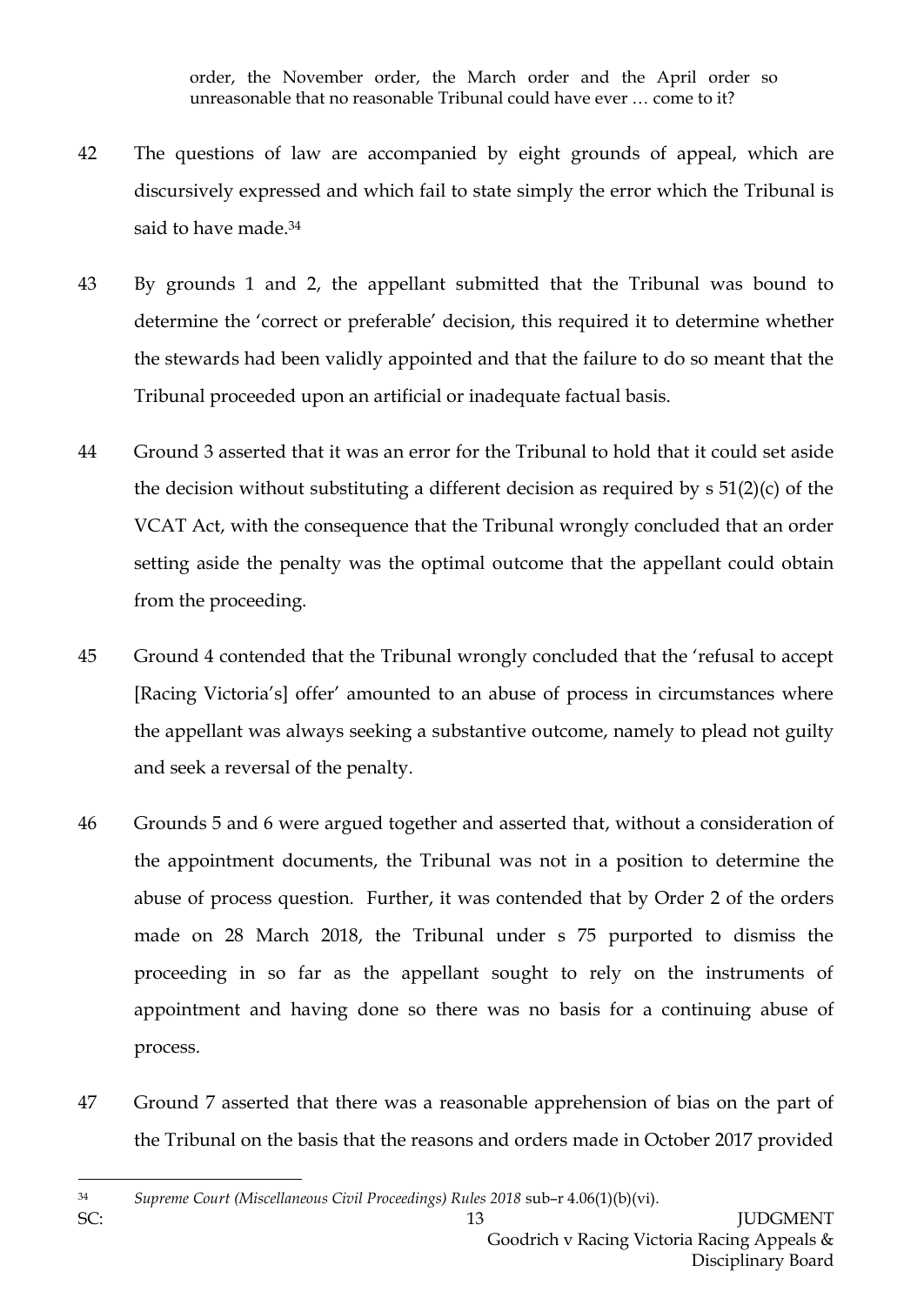a foundation that the Tribunal had prejudged the question of abuse of process.

48 Ground 8 was an aggregation of the earlier grounds.

# *An overview of the appellant's submissions*

- 49 In order to put the grounds into context, it is convenient to identify what I regard as being the relevant steps that led the Tribunal to dismiss the proceeding on 20 April 2018. First, the Tribunal accepted that the proceeding was legitimately commenced for the purpose of overturning the penalty that had been imposed by the RADB. Secondly, the position of Racing Victoria expressed its email of 4 October 2017 was the optimal outcome that the appellant could legitimately obtain from the proceeding. Thirdly, seeking the appointment documents for the purpose of demonstrating that there had been no valid charges, as a foundation for a claim for compensation, was a collateral, and therefore improper, purpose. Fourthly, the appellant's predominant purpose in maintaining the proceeding was to obtain the appointment documents. Finally, maintaining the proceeding for that purpose was an abuse of process that disentitled the appellant to any relief and warranted dismissal of the proceeding under s 75 of the VCAT Act.
- 50 Counsel for the appellant commenced his oral submissions by saying that the proceeding revolves around two very simple propositions: Racing Victoria, as prosecutor, had an obligation to prove the elements of the offence, to disclose all relevant material and to act fairly and impartially; and, because of s 51(2) of the VCAT Act, the Tribunal cannot set aside a decision without also substituting a new decision or remitting the matter.
- 51 The appellant submitted that once she had commenced a review of the decision of the RADB, which the Tribunal had accepted had been commenced for a legitimate purpose, the Tribunal was required to conduct a rehearing de novo.<sup>35</sup> The appellant submitted that the hearing provided an opportunity for her, if the evidence justified it, to plead not guilty and to seek to have the RADB decision set aside and the charge
- <sup>35</sup> The appellant cited *Transport Accident Commission v Bausch* (1998) 4 VR 249.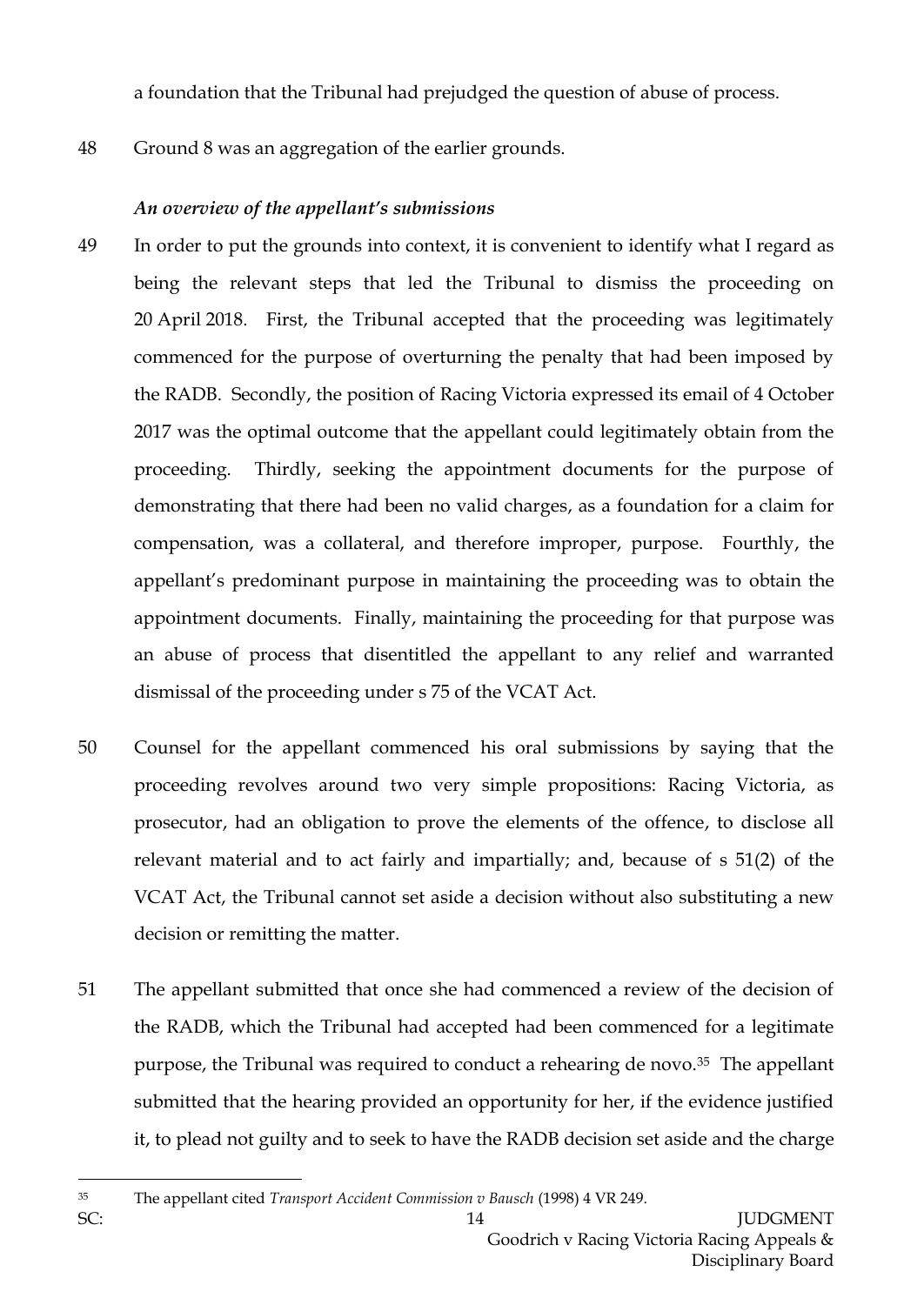dismissed or, alternatively, to advocate for a less onerous disposition.

- 52 In that context, the appellant identified the validity of the charge as a 'threshold element' which was required to be established before the Tribunal could be satisfied that the RADB's decision was the correct or preferable one. The Tribunal needed a basis before it could agree to set aside the decision under review.
- 53 Further, she submitted that an order setting aside the decision of the RABD was not authorised by s 51(2) of the VCAT Act, which also required that a decision in substitution be made, and was not the optimal outcome because she could have obtained an order dismissing the charges.
- 54 The applicant submitted that, in the event that the stewards had not been validly appointed and the Tribunal made a finding to that effect, the proceedings would be brought to a successful conclusion in favour of the appellant and enable her to take advantage of any benefit which the law gives her in that event. She also submitted the Tribunal erred in finding that there was an abuse of process because she maintained a claim to an order dismissing the proceeding and any collateral purpose was not a predominant purpose.
- 55 With that overview in mind, I turn to the submissions on the grounds of appeal.

#### *Grounds 1 and 2*

- 56 The appellant submitted that the validity of the appointment of the stewards was an issue of fundamental importance in the prosecution of the charges. She submitted that the dispute between the parties could not be resolved without the production of the relevant appointment documents. Rather than requiring their production, the Tribunal erroneously indicated it would finally determine the application for review leaving a 'threshold issue' of the validity of the charges unresolved.
- 57 It was submitted that in the application for review, the appellant had put the validity of the stewards' appointment squarely in issue and that the Tribunal had failed to take into account the refusal of Racing Victoria to provide copies of the appointment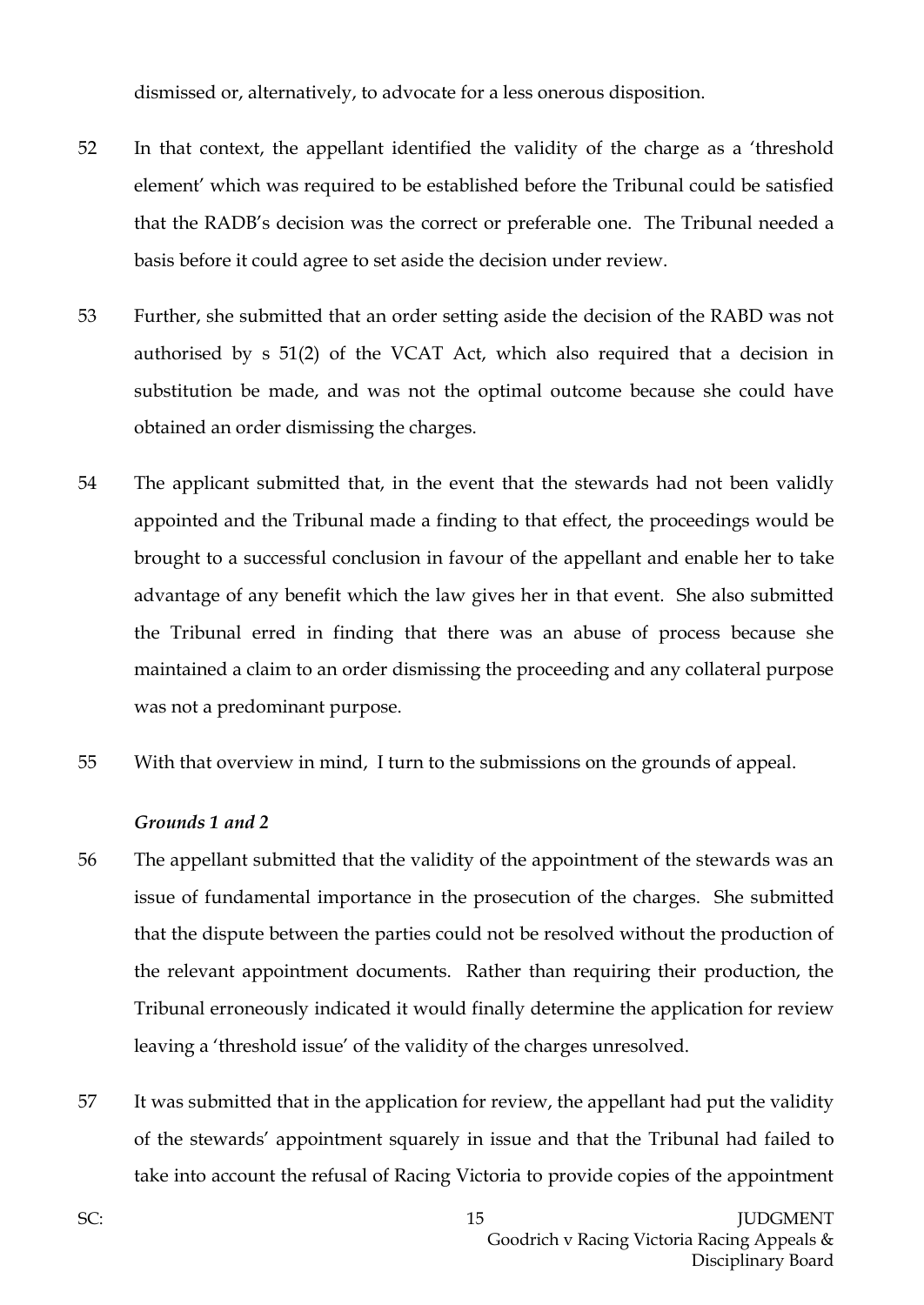documents and, as such, were in breach of their duty of disclosure as a prosecutor.

- 58 The respondent submitted that the email of 4 October 2017 constituted an unequivocal statement that Racing Victoria did not wish to pursue the charges, and would not adduce any evidence in support of them and, for that reason, the Tribunal had to set aside the penalty imposed by the RABD. By reason of the position taken by Racing Victoria, and from which it was unable to resile, the prosecution had come to an end and there were no longer any issues for the Tribunal to decide.
- 59 In that context, there was no legitimate purpose in seeking the appointment documents because Racing Victoria was not intending to proceed with the charge. It was said that it was not necessary for the Tribunal to also dismiss the charge given that Racing Victoria would inevitably be precluded from agitating the charges in the future. If the failure to make that additional order was an error, it was an error in form not substance.

#### *Consideration of grounds 1 and 2*

- 60 It convenient to commence by referring to the jurisdiction of the Tribunal that was engaged by the appellant.
- 61 The appellant, as a licensed trainer of race horses, was subject to the Rules of Racing. Those rules comprise the Australian Rules of Racing made by the Australian Racing Board and Local Rules of Racing Victoria. The former are identified by the prefix AR and the latter by LR.
- 62 AR 8D provided that any licensed person who refuses to obey any reasonable direction of stewards or obstructs, hinders or delays stewards in exercising their powers 'may be penalised'. LR 6A provided for the appointment and functions of the RADB which include hearing and determining charges under the Rules of Racing.
- 63 On the hearing of the charge, the RADB had the powers provided for in LR 6E to draw inferences of fact; penalise any person; and give any judgement or decision or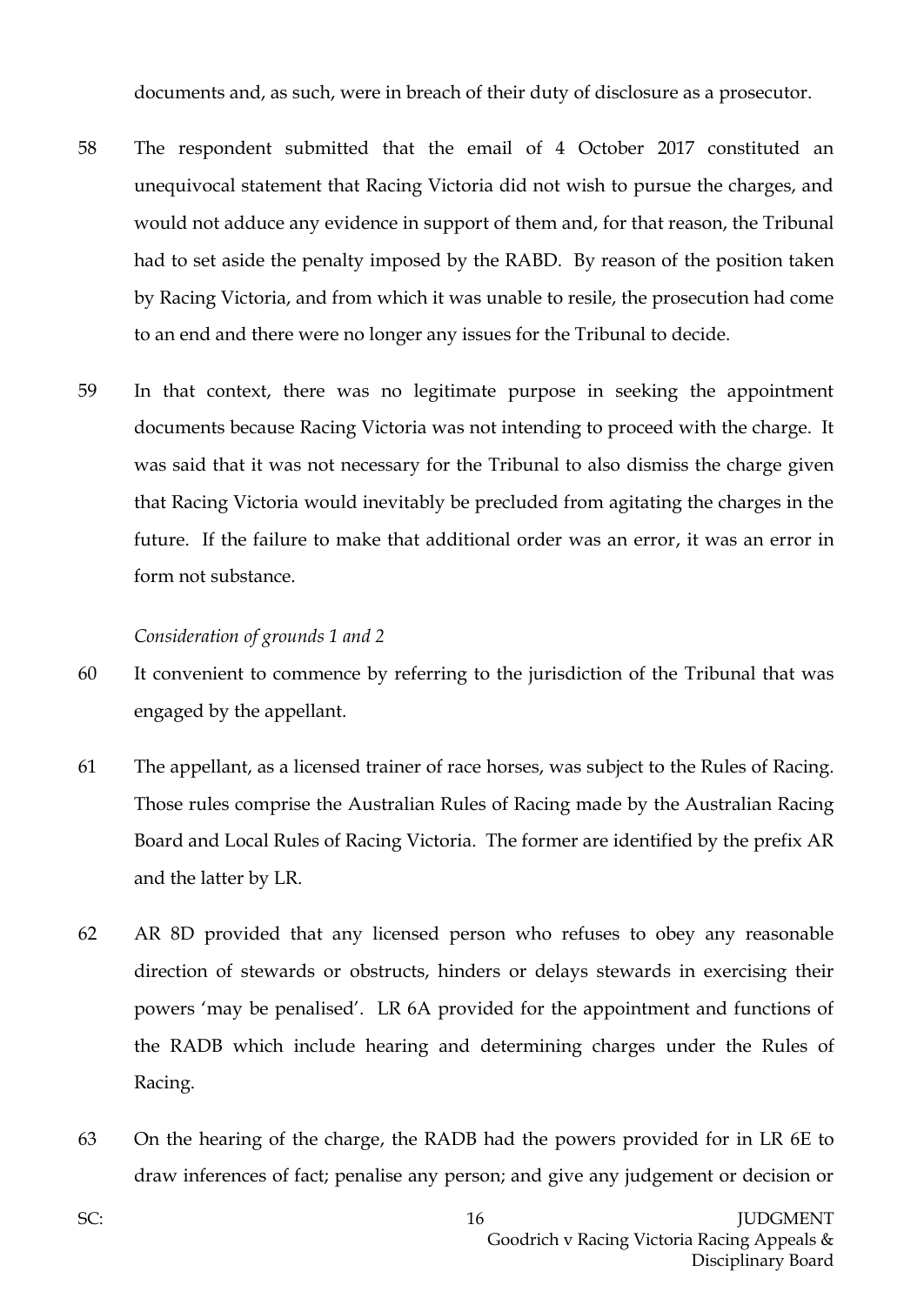make such orders as in the RADB's opinion the justice of the case requires. As already noted, on the appellant's plea of guilty, the RADB imposed a three month suspension of the appellant's licence. This penalty was itself suspended for 12 months.

- 64 Section 83OH(1) of the *Racing Act 1958* provides that a person whose interests are affected by decision of the RADB may apply to the Tribunal for review of that decision.
- 65 An application under s 83OH(1) is within the review jurisdiction of the Tribunal. Section 51 of the VCAT Act provides that, in exercising the review jurisdiction, the Tribunal has all the functions of the decision-maker. Subsection 51(2) provides as follows:

In determining a proceeding for review of a decision the Tribunal may, by order:

- (a) affirm the decision under review; or
- (b) vary the decision under review; or
- (c) set aside the decision under review and make another decision in substitution for it; or
- (d) set aside the decision under review and remit the matter for re-consideration by the decision-maker in accordance with any directions or recommendations of the Tribunal.
- 66 Relevantly, subsection 51(3) provides that a decision made by the Tribunal in substitution for a decision of the decision-maker is deemed to be decision of the decision-maker and, subject to any contrary order of the Tribunal, has, or is deemed to have had, effect from the time at which the decision under review had effect.
- 67 The function of the Tribunal is to review the decision on its merits. Neither the phrase 'merits review' or 'correct or preferable decision' are to be found in the VCAT Act but they are commonly, and usefully, employed to describe the function and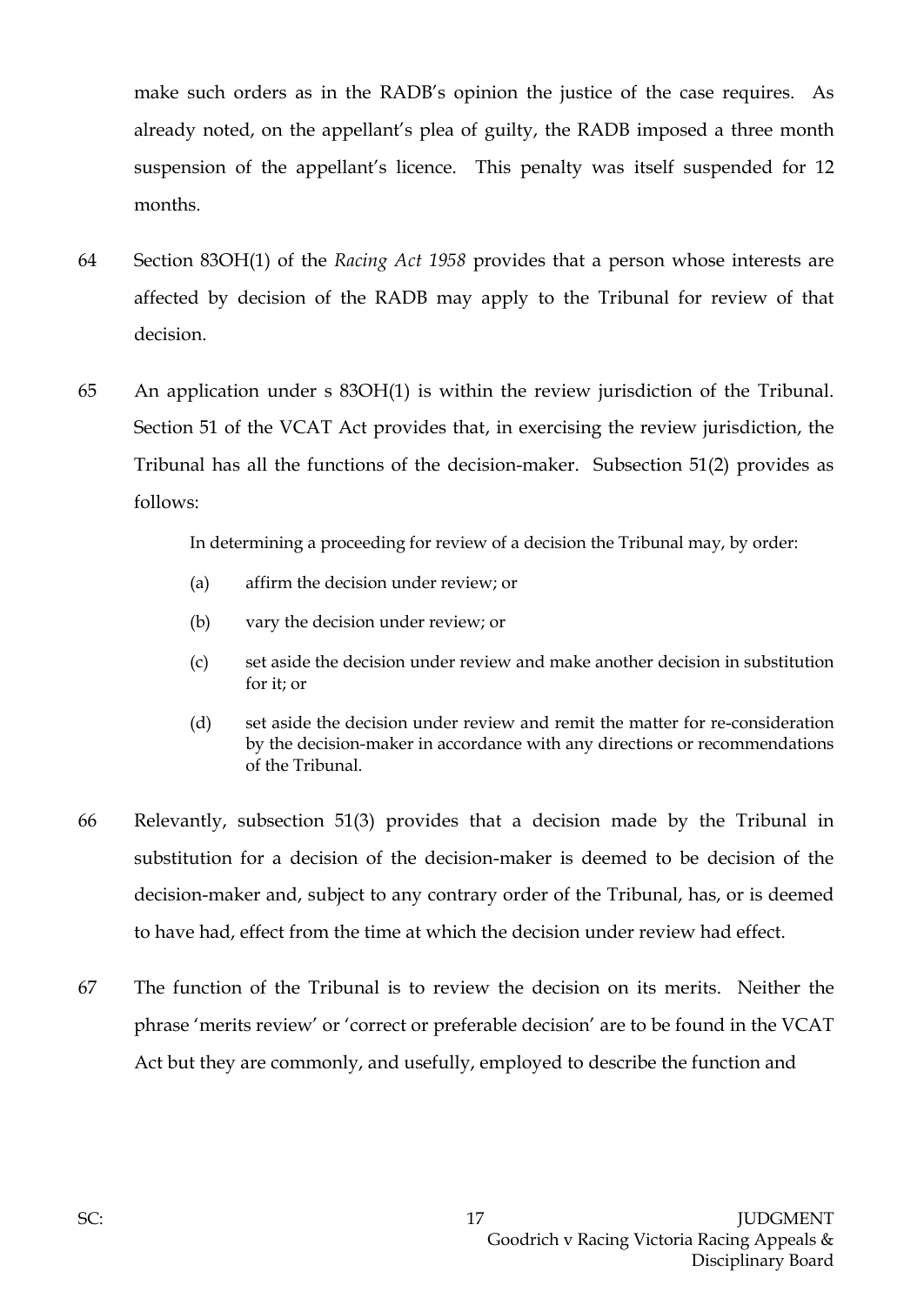purpose of the Tribunal in its review jurisdiction.36 The Tribunal reaches its conclusion, as to what is the correct decision, by conducting its own independent assessment and determination of the matters necessary to be addressed.

- 68 In the hearing of a charge under the Rules of Racing, the Tribunal must determine whether, on all of the material before it, the contraventions have been made out. In assessing the material, the Tribunal was required to act fairly and on the basis of relevant evidence.37 Given the gravity of the charges and the consequences for the party facing them, the Tribunal would need to be comfortably satisfied before finding the charges proven.<sup>38</sup>
- 69 Although she was the applicant before the Tribunal, the appellant bore no onus of proof and did not need to establish her innocence of the charge nor any error on the part of the RADB. Racing Victoria had carriage of making out the charges and, in order to do so, needed to adduce evidence or material on which the Tribunal could act.
- 70 Once Racing Victoria had indicated both to the appellant and to the Tribunal that it did not wish to adduce any evidence in support of the charge and would not pursue the charge or penalty that had been imposed by the RADB, it was clear that the decision of the RADB could not stand and the appellant became entitled to have it set aside by the Tribunal.
- 71 At least in so far as the decision and penalty of the RADB were concerned, there was only one correct decision that could be made by the Tribunal, namely to set aside the decision under review. For the moment, I put to one side whether it was obliged to go on to dismiss the charge.

<sup>36</sup> *Shi v Migration Agents Registration Authority* (2008) 235 CLR 286, 327 (Kiefel J in dissent but not on the statement of principles); *Drake v Minister for Immigration and Ethnic Affairs* (1979) 24 ALR 577, 589, 591 (Bowen CJ and Deane J); *Nevistic v Minister for Immigration and Ethnic Affairs* (1981) 34 ALR 639, 646 (Deane J), 651 (Lockhart J); *Freeman v Department of Social Security* (1988) 19 FCR 342, 345 (Davies J); *Hospital Benefit Fund of Western Australia Inc v Minister for Health, Housing and Community Services* (1992) 39 FCR 225, 234.

<sup>37</sup> *Karakatsanis v Racing Victoria Ltd* (2013) 42 VR 176, 189 [36].

<sup>38</sup> Ibid 189 [37]–[38], citing *Greyhound Racing Authority v Bragg* [2003] NSWCA 388 [35].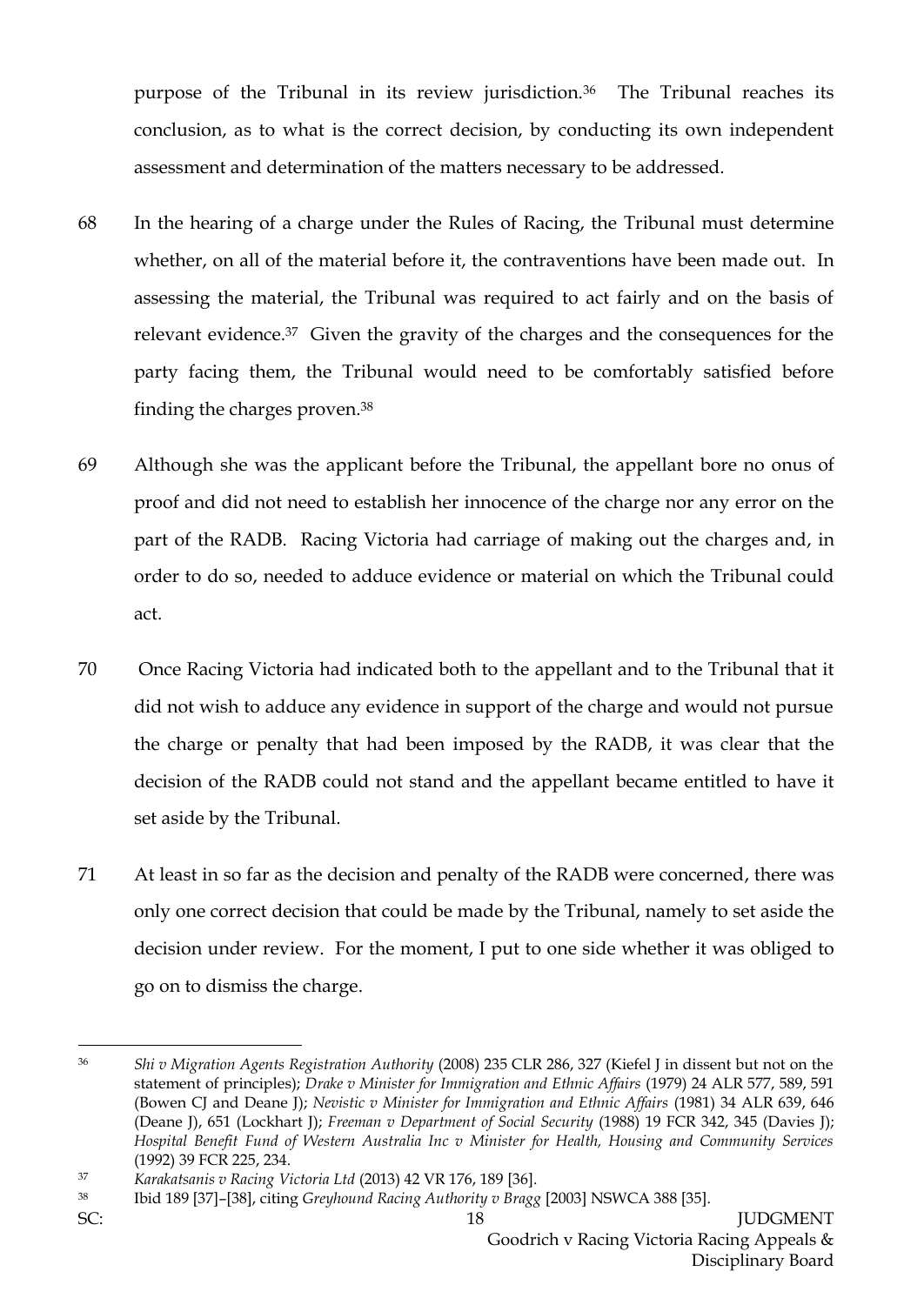- 72 The position taken by Racing Victoria made it unnecessary for the Tribunal to determine whether or not Racing Victoria could prove the charge and, if so, what penalty should result. Given that no evidence was to be adduced in support of the charge, it was irrelevant whether Racing Victoria could have successfully established the contravention before the Tribunal. It had no intention of doing so and the appellant was entitled to a successful outcome on her application for review.
- 73 The requirement that the Tribunal reach the correct or, in respect of a discretion, the preferable decision,<sup>39</sup> did not mean that the Tribunal was obliged to determine whether Racing Victoria was justified in declining to proceed with the charge. Nor was the Tribunal obliged to go through the process of a trial, by requiring the production of documents or by making an assessment of the evidence to determine whether Racing Victoria was correct in not proceeding with the charge.
- 74 Analogies drawn from the criminal law are of limited utility, however, there is some, albeit inexact, relationship with the role of a court in a prosecution. As Gaudron and Gummow JJ explained in *Maxwell v The Queen*, <sup>40</sup> the independence and impartiality of the judicial process would be compromised if courts were perceived to be in any way concerned with who is to be prosecuted and for what. <sup>41</sup> For similar reasons, the Tribunal was not the authority with responsibility for investigating and prosecuting contraventions of the Rules of Racing. The Tribunal had no role to play in determining whether a charge should be laid under the Rules of Racing. Its role was to independently and impartially determine a charge that had been laid.
- 75 It would not have been open to the Tribunal to allow the matter to proceed solely, or predominantly, for the purpose of allowing a party to take advantage of its interlocutory processes that are available for the purposes of hearing and

<sup>39</sup> *Shi v Migration Agents Registration Authority* (2008) 235 CLR 286, 327 [140].

<sup>40</sup> (1996) 184 CLR 501.

<sup>41</sup> Ibid 534, citing *Barton v The Queen* (1980) 147 CLR 75, 94–5; *Jago v District Court of New South Wales* (1989) 168 CLR 23, 38–9, 54 (Brennan J), 77–8 (Gaudron J); *Williams v Spautz* (1992) 174 CLR 509, 548 (Deane J)*; Ridgeway v The Queen* (1995) 184 CLR 19, 74–5 (Gaudron J).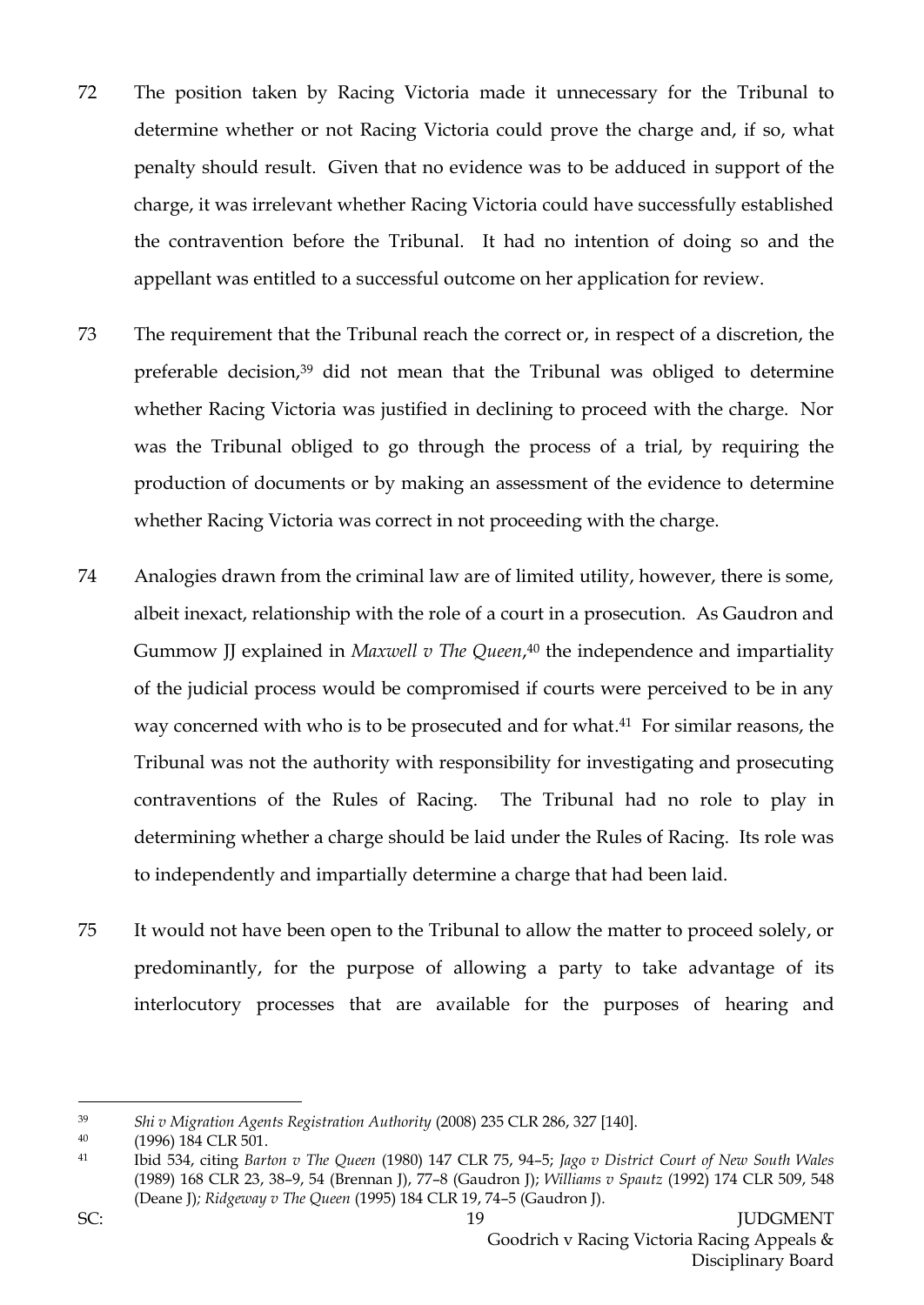determining applications. That would result in the Tribunal permitting an abuse of its own processes.

- 76 It is worth emphasising at this point that the facility to obtain documents, either under s 49 of the VCAT Act or pursuant to a summons issued by the Tribunal, exists only for the purpose of enabling the proper and fair determination of a proceeding in the Tribunal. The importance which the law attaches to using such documents only in the proceeding in which they are obtained is demonstrated by the fact that, in the context of court proceedings, the improper use of such documents constitutes a serious contempt of court.<sup>42</sup>
- 77 It follows that once Racing Victoria indicated that it would not call any evidence, the Tribunal was obliged to bring the proceeding to an end by making orders in favour of the appellant.
- 78 In my view, the appellant's submissions proceeded from a misconception about the role of the Tribunal and its obligation to make the correct or preferable decision. There was no impediment to the Tribunal bringing the proceeding to an end by making orders in favour of the appellant once Racing Victoria indicated that it would not seek to adduce any evidence or material in support of the charge. Indeed, that was the only course available to the Tribunal at that time. That is, of course, subject to the appellant seeking those orders from the Tribunal.
- 79 It follows that I reject grounds 1 and 2. The Tribunal was not required to satisfy itself that the charges were validly laid.

### *Ground 3*

- 80 This ground contends that the Tribunal was in error in concluding that setting aside the decision was an optimal outcome in circumstances where the VCAT Act required a further decision to be made in substitution for that set aside.
- 81 There was no basis on which the penalty of the RADB could stand once Racing

<sup>42</sup> *Hearne v Street* (2008) 235 CLR 125.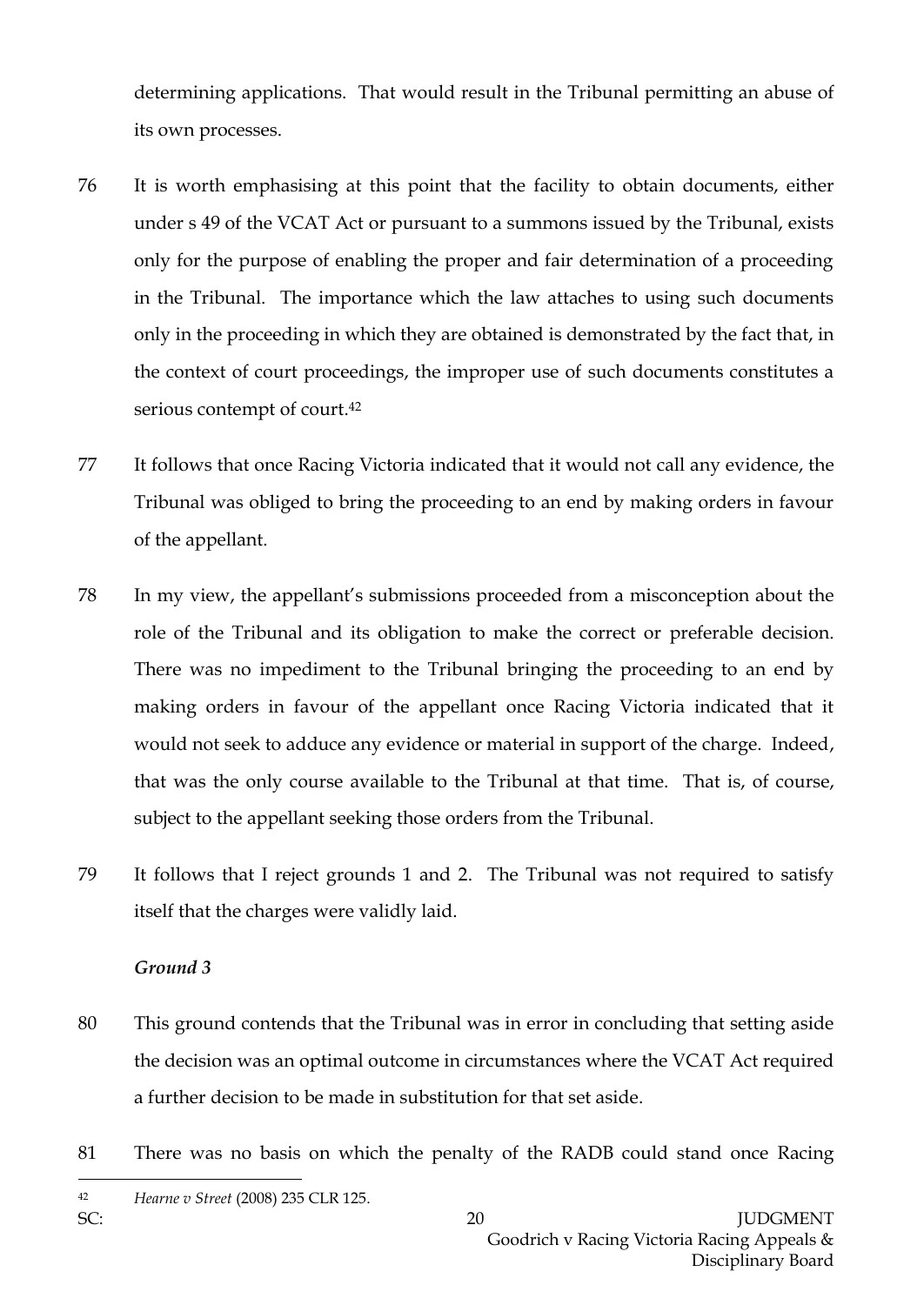Victoria irrevocably declined to adduce any evidence in support of the charge. The appellant was entitled to have the decision set aside. Subsections 51(2)(c) and (d) of the VCAT Act provide for two alternatives where the Tribunal sets aside a decision under review. The first is that the Tribunal makes another decision in substitution. The second is that the matter be remitted for reconsideration by the decision-maker in accordance with any directions or recommendations of the Tribunal.

- 82 The appellant submitted that s 51(2)(c) of the VCAT required that the Tribunal not simply set aside a decision, but also make a decision in substitution or remit the matter. The appellant relied on the decision of Kyrou J in the *Secretary of the Department of Justice v Yee* ('*Yee'*),<sup>43</sup> which held that, where the Tribunal decides to alter a decision under review, it must either vary the decision or set aside the decision and make another decision or set aside and remit. In that case, the order of the Tribunal purported to give the Secretary a direction without first setting aside the decision. Justice Kyrou found that such an order did not comply with s 51(2) of the VCAT Act.
- 83 In conformity with the approach taken by Kryou J in *Yee*, <sup>44</sup> in my view, s 51(2) requires the Tribunal, where it sets aside a decision, to take one of the further steps contemplated by sub-ss  $51(2)(c)$  and (d). That did not occur in this case. Section 51(3) is also relevant. It provides that the decision which is made in substitution is to be taken to be the decision of the original decision-maker and takes effect from the date of the original decision. This is a strong statutory indication that the primary decision is to be of no ongoing effect or record and is to be replaced by an order of the Tribunal.
- 84 In my view that was an error in the reasoning of the Tribunal.
- 85 However, the Tribunal did not make that order it indicated that it would make that order if the appellant consented. Consent was not forthcoming. It follows that the present application is not an appeal from such an order. An appeal under s 148

<sup>44</sup> Ibid.

<sup>43</sup> [2012] VSC 447.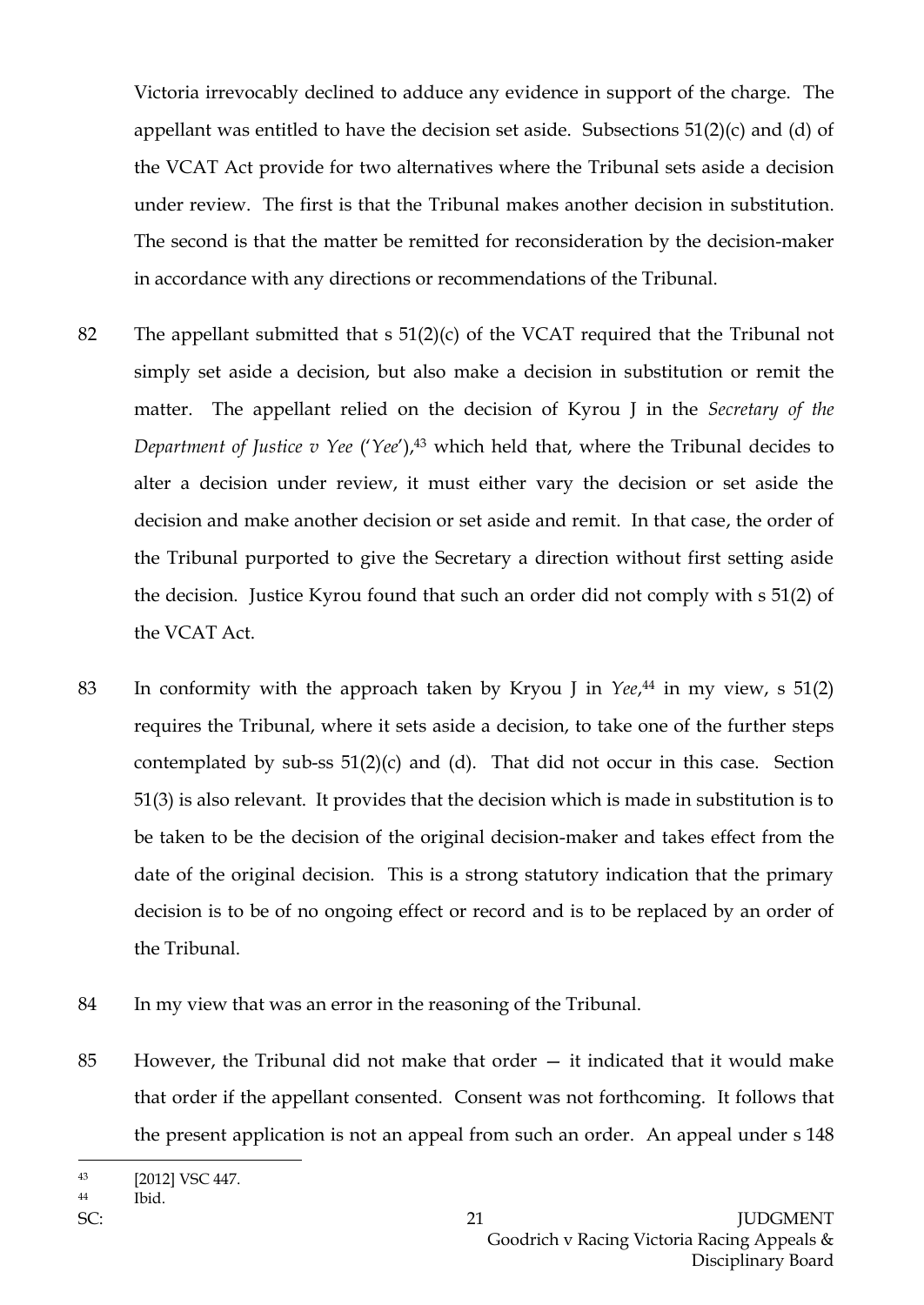of the VCAT Act is from an order of the Tribunal not from its reasons.<sup>45</sup>

86 In order to understand the consequences of any error in the reasons of the Tribunal, it is necessary to return to the issues that were presented to the Tribunal for its determination. It is convenient to do that in the context of ground 4.

### *Ground 4 — Abuse of process*

## *Abuse of process in the Tribunal*

- 87 The appellant contended that she had sought to continue with the proceeding in order to plead not guilty to the charge and to seek a reversal of the penalty. To that end, the appellant wanted to prove that the stewards were not properly appointed and, for that reason, she should be found not guilty of the charge. She contended that the Tribunal was in error in finding an abuse of process in these circumstances.
- 88 Section 75 of the VCAT Act provides that the Tribunal may summarily dismiss a proceeding that is, in its opinion, frivolous, vexatious, misconceived or lacking in substance or is 'otherwise an abuse of process'.

*Sections 75 and 148 of the VCAT Act and abuse of process*

- 89 It is necessary to say something here about abuse of process in the context of ss 75 and 148 of the VCAT Act.
- 90 Section 75 provides a power to summarily dismiss or strike out all or part of a proceeding. It is well established by authority that the power to summarily dismiss a proceeding should only be exercised in a clear case and with appropriate caution. In some cases, it is a power that may be exercised because the proceeding is doomed to fail.46 Where the issue is abuse of process, the Tribunal must determine the question on the basis of the facts and submissions that are relevant to that question. It is not a case of finding that the claim is lacking in substance. Indeed, a case may

<sup>45</sup> *Dodoro v Knighting* (2004) 10 VR 277, 284 [25]–[26].

<sup>46</sup> *State Electricity Commission v Rabel* (1998) 1 VR 102.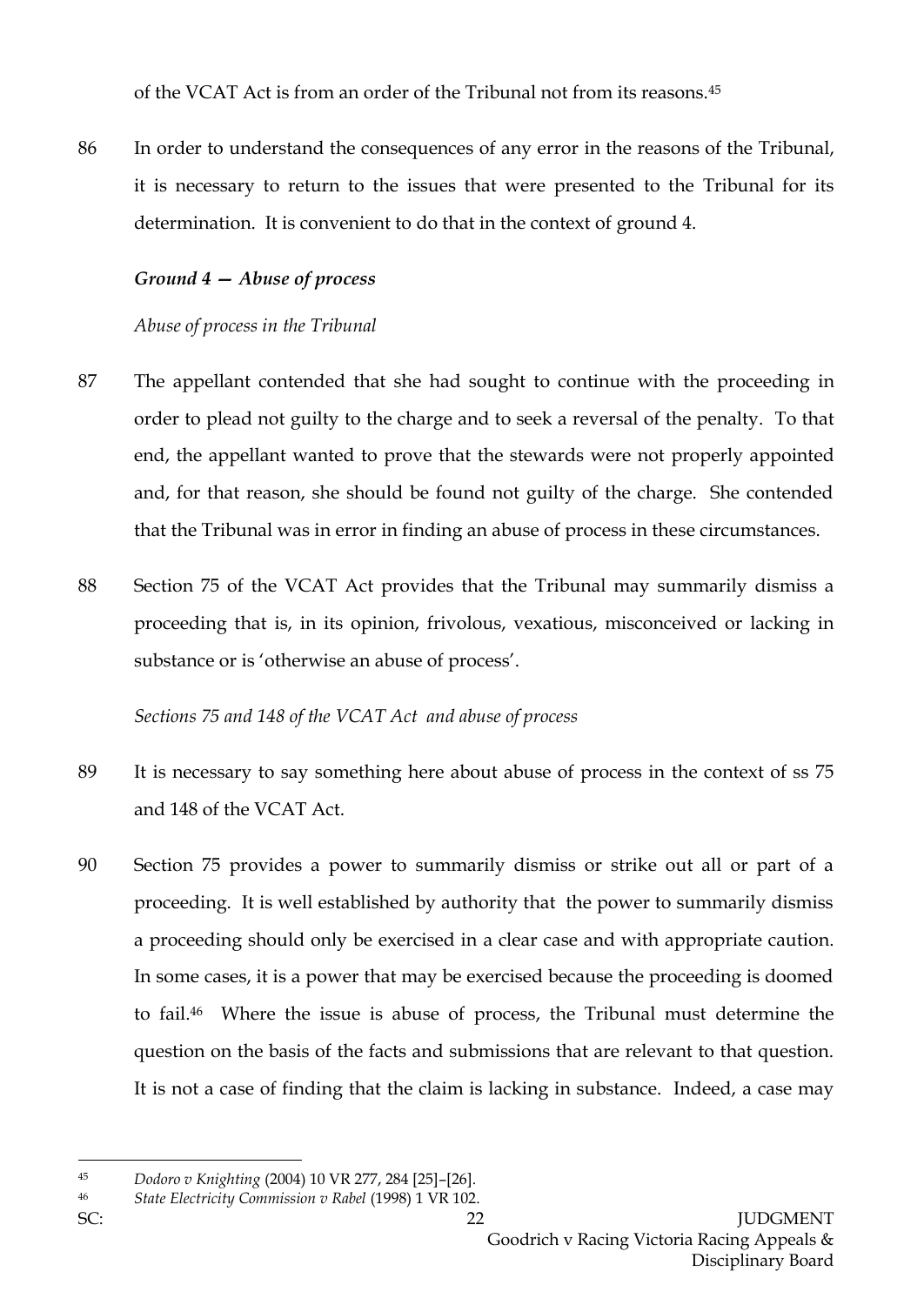involve an abuse of process even though the moving party has a prima facie case to relief.<sup>47</sup>

- 91 Relevantly, 75(5) provides that the question whether an application is an abuse of process is a question of law. The potential interaction between ss 75(5) and 148, which limits an appeal to an appeal on a question of law, was adverted to by Racing Victoria in a submission filed shortly before the hearing. In that submission, Racing Victoria referred to the decision of Cavanough J in *Djime v Kearnes*<sup>48</sup> in which his Honour expressed a provisional view that, by reason of 75(5), an appeal under s 148(1) from an order made under s 75(1) of the VCAT Act was an appeal on the merits, rather than an appeal in the nature of judicial review. Justice Cavanough raised for consideration, but did not decide, whether the real issue on an appeal under s 148(1) of the VCAT Act may be whether the Tribunal's decision was the correct or preferable one. Racing Victoria advanced a number of reasons why that approach should not be followed.
- 92 The relationship between s 75(5) and the 'margin of appreciation of the kind involved in a judicial conclusion of "abuse of process"' raises difficult questions. <sup>49</sup> In *R v Carroll*, <sup>50</sup> Gaudron and Gummow JJ said that an appellate review of a decision to grant or refuse a stay looks to whether the primary judge acted upon a wrong principle, was guided or affected by extraneous or irrelevant matters, mistook the facts, or failed to take into account some material consideration.<sup>51</sup> At least, any determination of whether there is abuse of process depends on a factual substratum and, largely, the determination of the relevant facts will be a matter for VCAT. That will likely include findings as to purpose. For that reason, the determination of whether there was an abuse of process before the Tribunal is not at large in this Court. However, it is not necessary for me to express a concluded view. That is

 $\overline{a}$ <sup>47</sup> *Williams v Spautz* (1992) 174 CLR 509, 521–2.

<sup>48</sup> [2019] VSC 117.

<sup>49</sup> M*inister for Immigration and Border Protection v SZVFW* (2018) 92 ALJR 713, 729 [58] (Gageler J), cf *Walton v Gardiner* (1993) 177 CLR 378, 398–9; *R v Carroll* (2002) 213 CLR 635, 657 [73]; *Batistatos v Roads and Traffic Authority (NSW)* (2006) 226 CLR 256, 264 [7].

<sup>50</sup> (2002) 213 CLR 635.

<sup>51</sup> Ibid 657 [73], cited in *Connellan v Murphy* [2017] VSCA 116.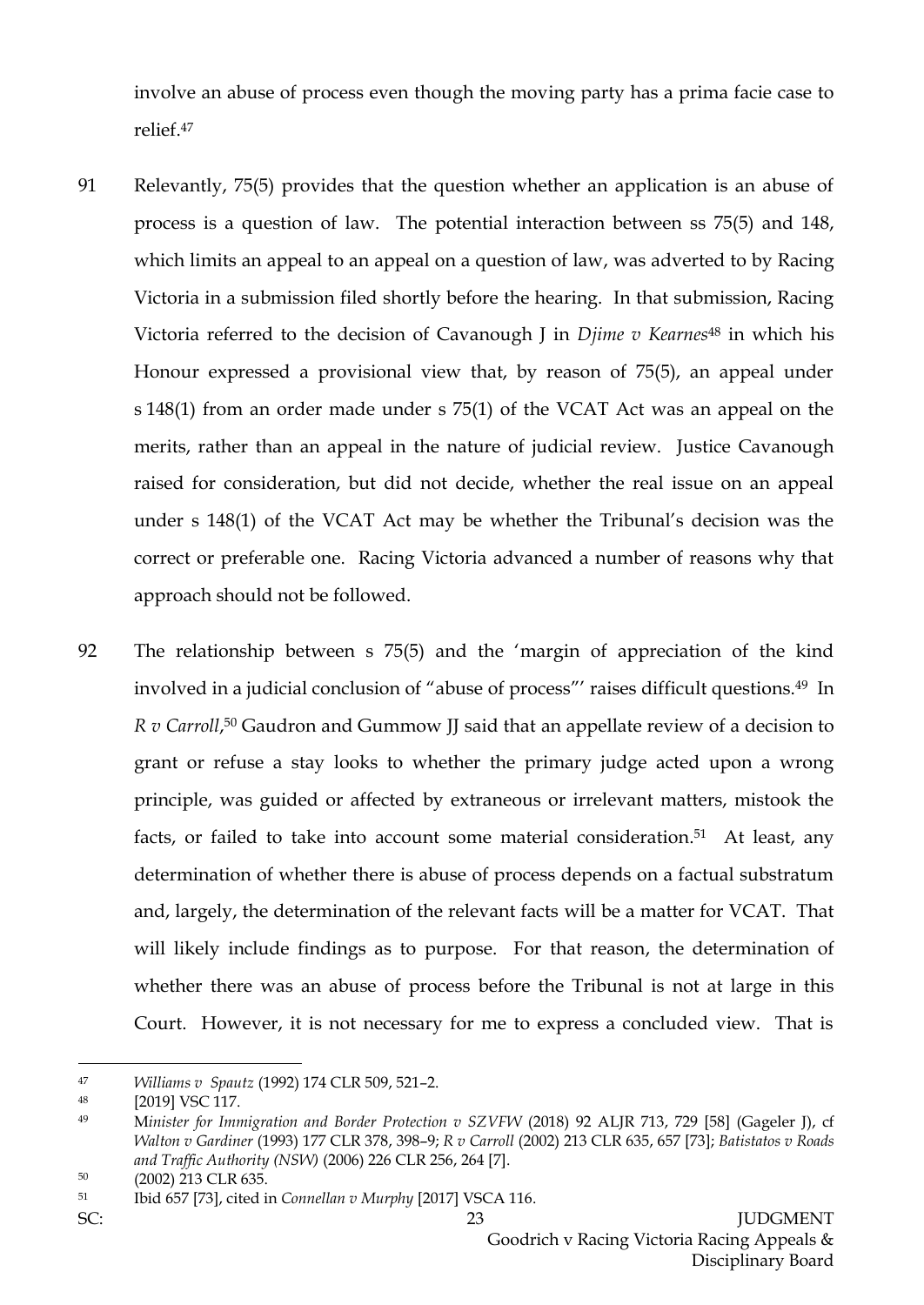because the appellant disavowed any reliance on the reasoning in *Djime v Kearnes*<sup>52</sup> and submitted that her application depended on establishing one or more of the errors she had identified in her Notice of Appeal. I shall proceed on that basis.

- 93 Abuse of process may take many forms and it includes commencing or maintaining a proceeding for an improper purpose.53 The improper purpose must be a predominant purpose. Issuing or maintaining a proceeding to gain a collateral advantage is an improper purpose.
- 94 *Williams v Spautz*<sup>54</sup> is authority for the proposition that to commence, or maintain, a proceeding for the predominant purpose of obtaining some collateral advantage beyond what the law offers is an abuse of process. Where an abuse is established, the court or tribunal may terminate the proceeding, generally by permanent stay, even though the appellant may otherwise have a prima facie case in the claim. An abuse should not lightly be found.
- 95 In deciding whether the purpose is collateral or improper, it is important to distinguish between the case where the advantage is a corollary or consequence of obtaining the relief and where the pursuit of the collateral advantage is the predominant purpose of bringing or maintaining the action. The following example given by the majority of the High Court in *Williams v Spautz*<sup>55</sup> serves to illustrate the point:

an alderman prosecutes another alderman who is a political opponent for failing to disclose a pecuniary interest when voting to approve a contract, intending to secure the opponent's conviction so that he or she will then be disqualified from office as an alderman by reason of that conviction, pursuant to local government legislation regulating the holding of such offices. The ultimate purpose of bringing about disqualification is not within the scope of the committal process instituted by the prosecutor. But the immediate purpose of the prosecutor is within that scope.<sup>56</sup>

96 The majority observed, in respect of that scenario, that there is no abuse of process

<sup>52</sup> [2019] VSC 117.

<sup>53</sup> *Williams v Spautz* (1992) 174 CLR 509; *Melbourne City Investments Pty Ltd v Myer Holdings Limited* (2017) 53 VR 709, 711 [7].

<sup>54</sup> (1992) 174 CLR 509.

<sup>55</sup> Ibid.

<sup>56</sup> Ibid 526 (Mason CJ, Dawson, Toohey and McHugh JJ).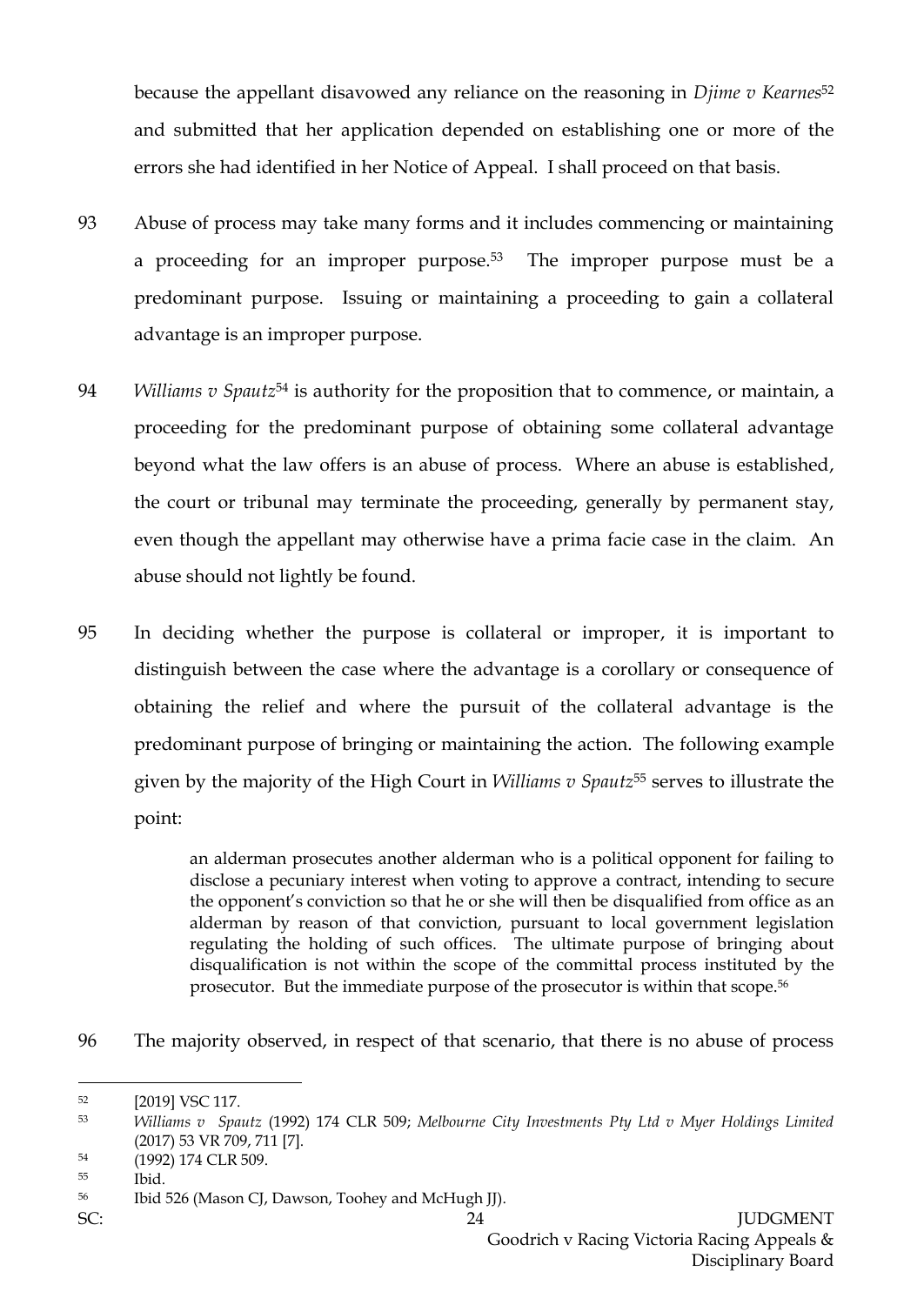when the purpose is to bring about a result for which the law provides in the event that the proceedings terminate in the prosecutor's favour.<sup>57</sup>

# *Application of the abuse of process principles*

- 97 The Tribunal found that the appellant, in maintaining the action, was, from that point on, engaging in an abuse of process by pursuing the action for a collateral purpose. This conclusion is reflected in its order of 20 April 2018. The Tribunal reasoned that, because the appellant could do no better than the Racing Victoria proposal, <sup>58</sup> the only explanation for her wanting to go ahead with the application was to obtain the appointment documents to found an action for compensation from Racing Victoria.<sup>59</sup>
- 98 The appellant submitted that the Tribunal erred by, first, finding an improper purpose from the appellant's rejection of the Racing Victoria proposal, which the Tribunal had wrongly regarded was the optimal outcome of the review; and secondly, by failing to determine whether the collateral purpose was a predominant purpose.
- 99 In my view, there was no error in the Tribunal's conclusion that a purpose of the appellant in wishing to pursue the application was to obtain the appointment documents, as a precursor to a claim for compensation. Before the Tribunal, the appellant frankly conceded that a purpose of her wanting to go on with the application was for exoneration and as a step along the way to compensation.
- 100 Further, in this Court, the appellant accepted that if the purpose of the review proceeding was to obtain compensation for the loss caused by being unable to nominate horses for races for the relevant period of approximately three months, and this was the predominant purpose, that would constitute an abuse of process.
- 101 It follows that the Tribunal was correct to conclude that at least one of the appellant's

<sup>59</sup> Ibid [60].

 $\overline{a}$ <sup>57</sup> Ibid.

<sup>58</sup> VCAT Reasons No 2 [52]–[53].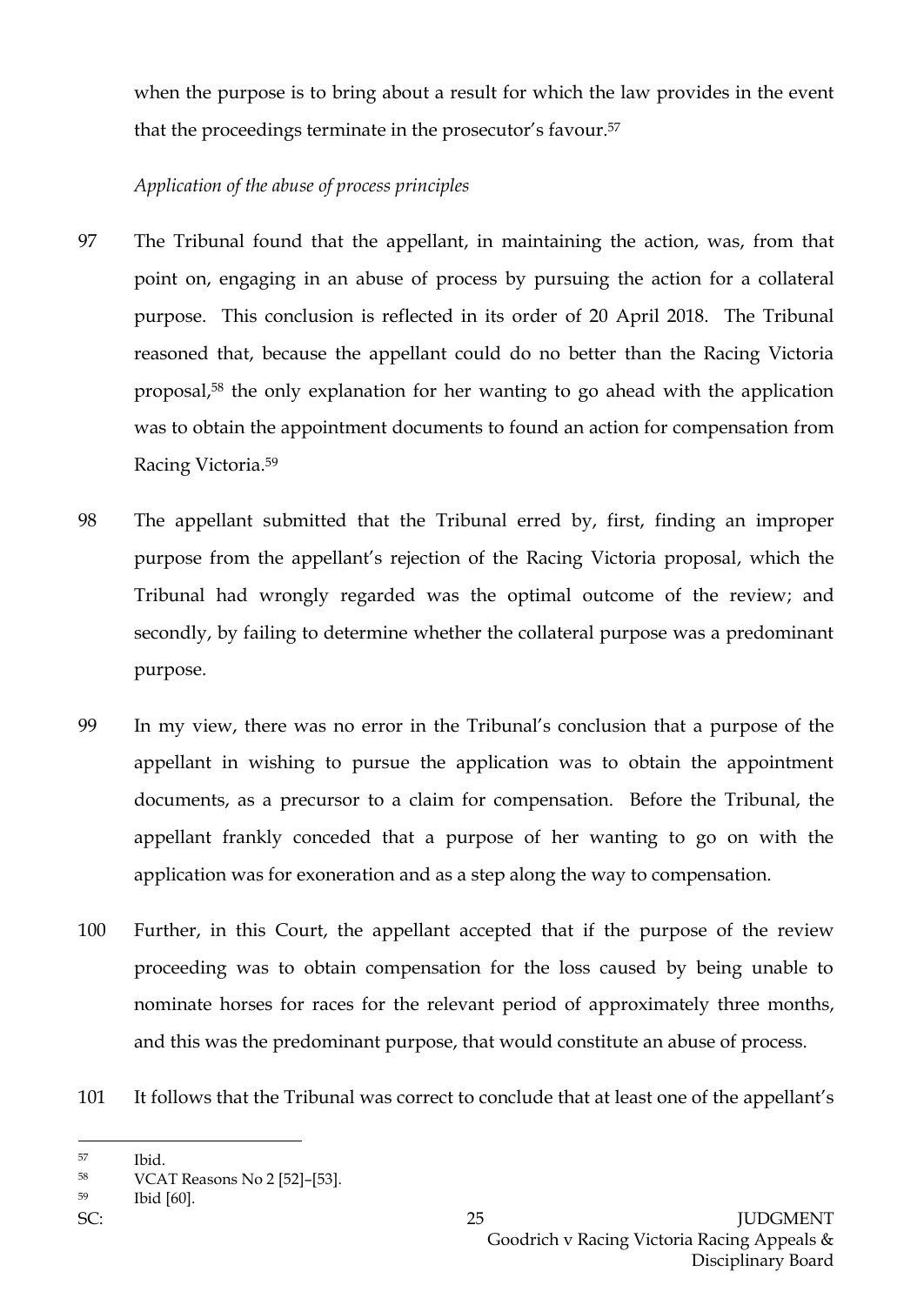purposes was to obtain a collateral advantage. Such a finding would not be sufficient to establish an abuse of process. It is only if that purpose was the predominant purpose, that the maintenance of the proceeding would amount to an abuse of process. On the other hand, if it was simply a desired consequence that would flow from the relief which she sought, then there would be no abuse.

- 102 The Tribunal said that the abuse of process was that the appellant was pursuing an action attempting to obtain evidence and a Tribunal decision to found an action seeking compensation. The Tribunal described this as 'the collateral purpose which constitutes an abuse of process'. <sup>60</sup> Read fairly, the reasons disclose that the Tribunal found that *the* collateral purpose of continuing with the action was to obtain the appointment documents. The use of the definite article is, to my mind, significant. It entailed a finding this was the predominant purpose.
- 103 It is true that the Tribunal did not refer to the need to establish a predominant purpose. However, the Tribunal concluded that the appellant was proceeding with the action to obtain evidence and a decision to found an action seeking compensation from Racing Victoria. Given the Tribunal's finding that the appellant could obtain all of the available relief by accepting the Racing Victoria proposal, the only reason the appellant was continuing with the action, so the Tribunal found, was to obtain the documents as a basis for a compensation claim. Accordingly, I am satisfied that the Tribunal's finding as to purpose entailed a finding that the collateral purpose was the predominant purpose.
- 104 In part, that reasoning followed from the Tribunal's conclusion that the appellant could do no better than the Racing Victoria proposal. I have already found that the Racing Victoria proposal did not, at least in form, reflect the entirety of the relief that the Tribunal could grant on the claim. Given the position of Racing Victoria that it would lead no evidence, the appellant would have been entitled to an order dismissing the charge.

<sup>60</sup> Ibid.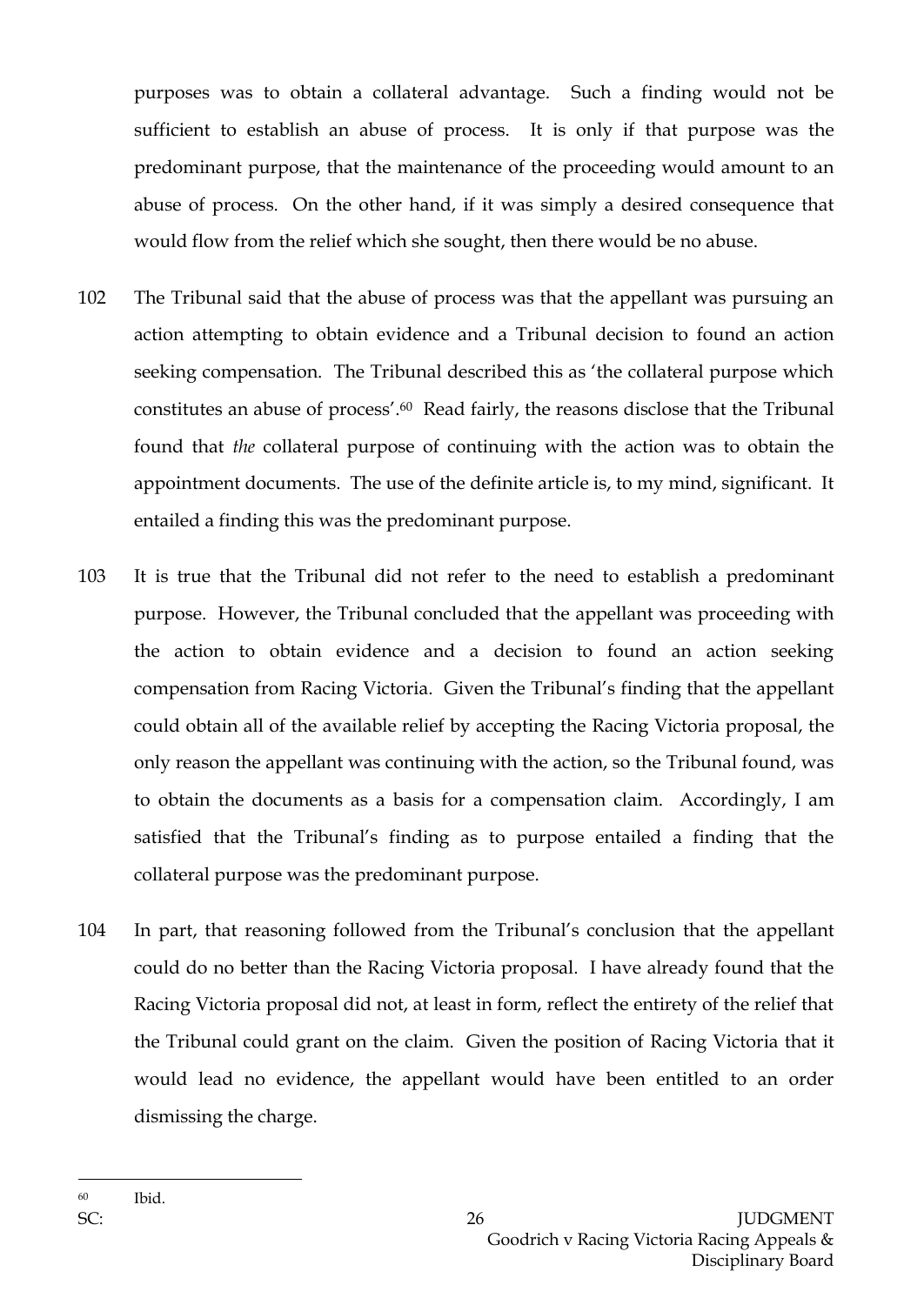- 105 However, I am not satisfied that this error materially affected the conclusion that the collateral purpose was the predominant purpose for maintaining the action.
- 106 Most significantly, the appellant did not ask for an order dismissing the charge and the submission that she did make was inconsistent with that course. The appellant submitted that the Tribunal could not make the order, because it could not be satisfied that setting aside the decision was the correct or preferable decision unless and until the appointment documents had been produced. In that context, the appellant purposively and determinedly did not seek the termination of the proceeding but submitted that, as a necessary first step, there should be production of the appointment documents.
- 107 The appellant sought to delay the termination of the proceeding until she could obtain the appointment documents. Although the appointment documents would have enabled her to determine whether or not she had a defence to the charge, in circumstances where the moving party was declining to adduce any evidence in support of the charge, that exercise was purely academic.
- 108 The Tribunal explained in its reasons that it saw no substantive difference between an order setting aside the decision and an order setting aside the decision and ordering that the charge be dismissed.<sup>61</sup> In a context where, by reason of its unequivocal decision not to lead any evidence on the charge, Racing Victoria was precluded from pursuing the charge, any failure to make an order dismissing the charge would have had a negligible effect on the legal position of the appellant. Even without an order dismissing the charge, it was not capable of being prosecuted.62 However, for the reasons given by Kyrou J in *Yee*, <sup>63</sup> the proposed order was formally defective without an additional order dismissing the charge as required by  $s \frac{51(2)}{c}$  of the VCAT Act.

109 The significant feature that the Tribunal fastened upon was the appellant's insistence

<sup>61</sup> Ibid [52].

<sup>62</sup> *Molyneux v Victorian Civil and Administrative Tribunal* (2007) 15 VR 531.

<sup>63</sup> [2012] VSC 447.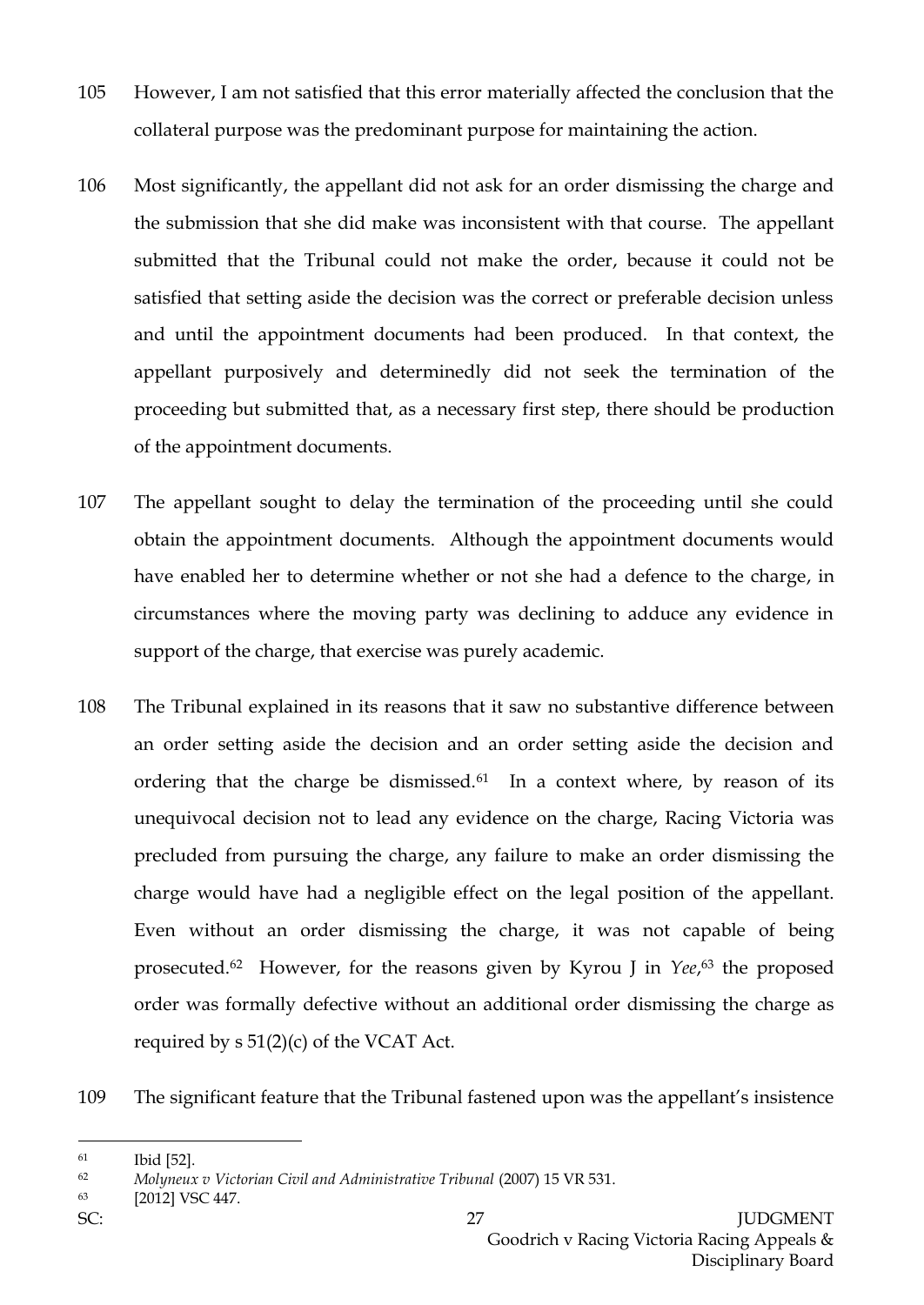the matter proceed so as to enable her to establish that the stewards had not been validly appointed. From that point, the appellant was interested in the basis upon which she could succeed, rather than the ultimate relief. In my view, the Tribunal was correct to conclude that the continued pursuit of the proceeding by the appellant was for a collateral purpose. In any event, it was certainly open to the Tribunal to so conclude.

- 110 Moreover, after the Tribunal published its reasons of 28 March 2018, the Tribunal invited the appellant to indicate whether she sought an order setting aside the penalty. At that stage, her insistence that the matter proceed reflected the further pursuit of the action with the aim of obtaining the appointment documents.
- 111 In my view, the appellant has failed to establish any error in the Tribunal's conclusion that her maintenance of the proceeding invovled an abuse of process. That abuse of process disentitled the appellant to any relief on her application before VCAT.

### *Grounds 5 and 6*

- 112 These grounds can be considered together. They relate to the order made on 28 March 2018, dismissing the proceeding in so far as the appellant sought to challenge the validity of the appointment of the stewards.
- 113 The reason for making that order was to afford the appellant an opportunity to obtain favourable orders on the review by reason of Racing Victoria's decision not to lead any evidence in support of the charge, without the distraction of the issue of the validity of the appointment.
- 114 There is no appeal from the orders of 28 March 2018.64 Further, by reason of the course adopted by Racing Victoria, the validity of the appointment of the stewards was no longer an issue. There was, therefore, no occasion for the Tribunal to entertain the question whether or not the stewards were validly appointed and no
- $64$  The appellant's Notice of Appeal states that the appellant seeks leave against the order made by the Tribunal on 20 April 2018.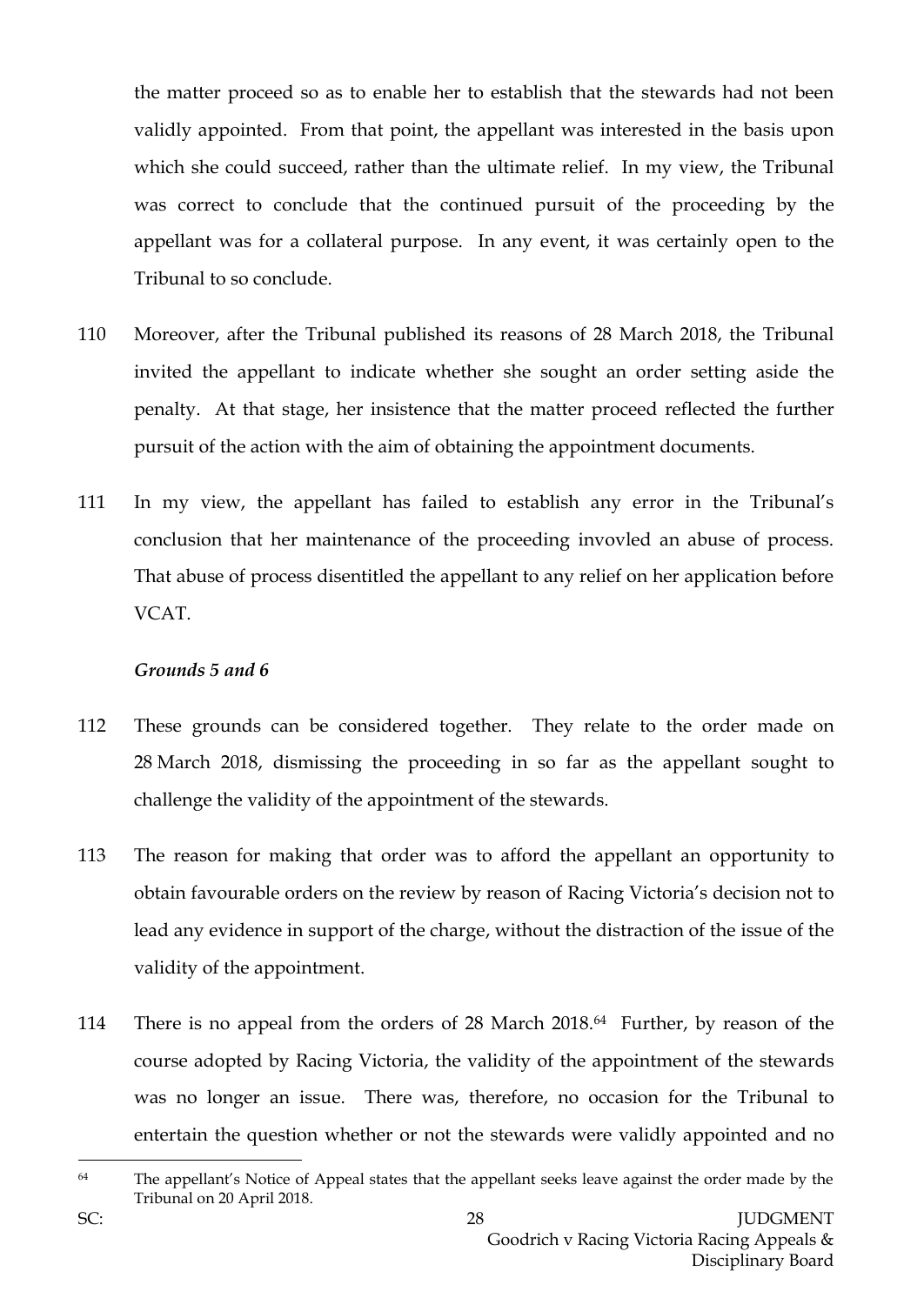reason to dismiss that part of the proceeding.

- 115 In my view, the Tribunal was wrong to purport to strike out the proceeding in so far as the appellant sought to rely on the validity of the stewards' appointment. I am persuaded it was no more than an attempt to get the appellant to focus on the pursuit of the ultimate relief that she had become entitled by reason of the stance taken by Racing Victoria. It did not have that effect. Rather, the appellant maintained, and still maintains, that she was entitled to the appointment documents as a step towards relief. The problem was that, as the Tribunal found, her predominant purpose was to get the documents as a step towards an extraneous claim for compensation rather than the pursuit of final relief in the Tribunal.
- 116 It follows that, regardless of whether the use of s 75 of the VCAT Act to remove an aspect of the claim was available in the circumstances, it does not affect the ultimate order made by the Tribunal. Any success on grounds 5 and 6 would not overturn the order that is subject of the appeal. For that reason, I would not grant leave to appeal in respect of grounds 5 and 6.

## *Ground 7 — Bias*

- 117 The principles to be applied where it is contended that a decision-maker is affected by apprehended bias are well-established.
- 118 In *Ebner v Official Trustee in Bankruptcy* ('*Ebner*'), <sup>65</sup> the High Court explained that, putting aside cases of actual bias, where a question arises as to the independence or impartiality of a judge, the governing principle is that a judge is disqualified if a fairminded observer might reasonably apprehend that the judge might not bring an impartial mind to the exercise of power.<sup>66</sup> *Ebner* was a case involving judges, however, it has been clearly established that the same governing principle applies to administrative decision makers, although its application must take into account the

<sup>65</sup> (2000) 205 CLR 337.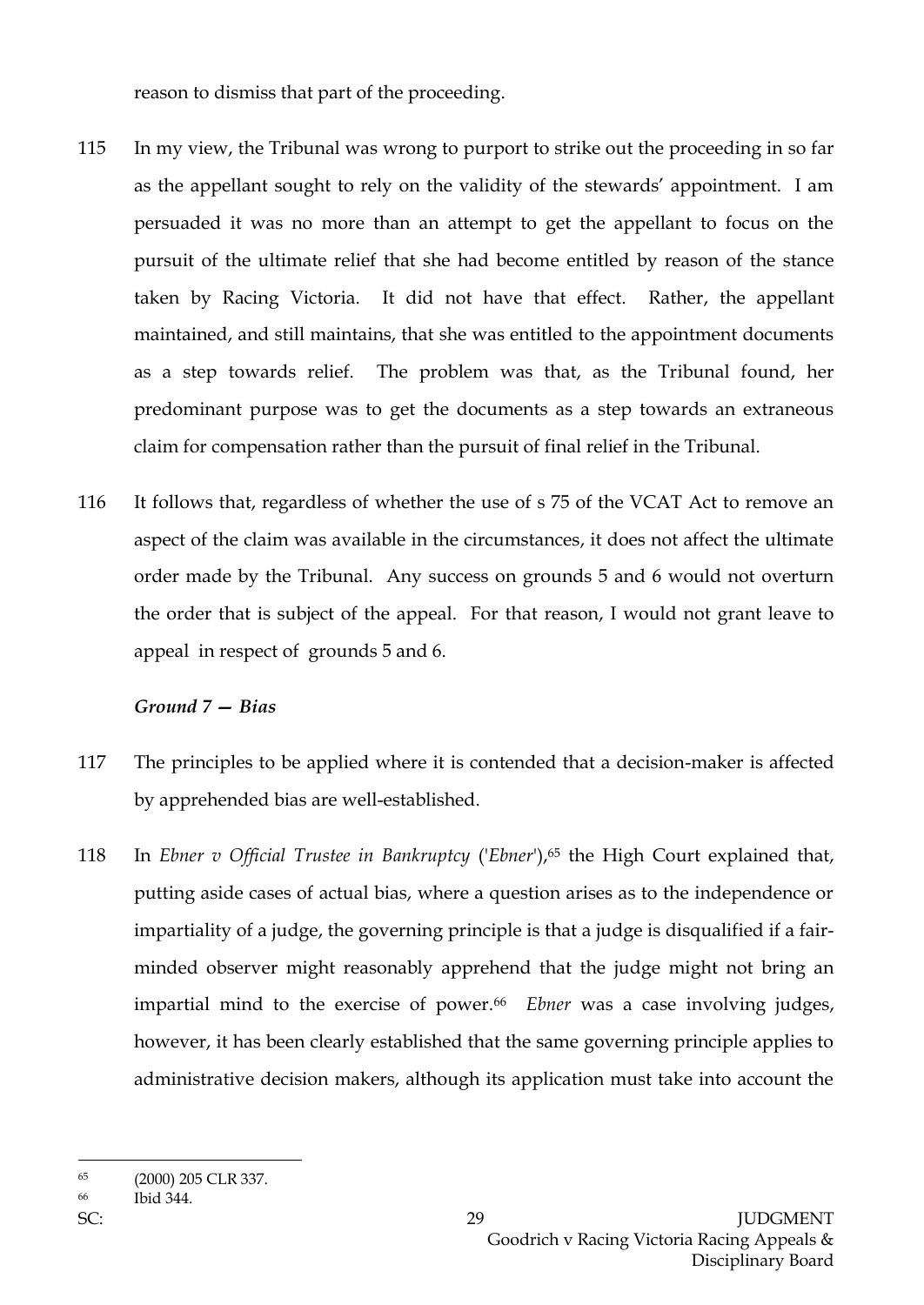nature of the power that is exercised and its statutory setting.<sup>67</sup>

- 119 The application of the governing principle requires a two stage analysis. First, it requires the identification of what it is said might lead a decision-maker to decide a case other than on its legal or factual merits.68 The second stage requires the articulation of the logical connection between the interest and the feared deviation from the course of deciding the case on its merits.<sup>69</sup>
- 120 The factors that might lead a decision maker to exercise a power other than on a neutral evaluation of its merits are not immutable. In *Webb v The Queen* ('*Webb*'), 70 Deane J provided a list of four relevant factors: conduct, interest, association and the receipt of extraneous information. <sup>71</sup> Conduct includes published statements, either in the course of, or outside, the proceedings, giving rise to an apprehension of bias. 72
- 121 In *Ebner*, four members of the High Court regarded the categories set out by Deane J in *Webb* as distinct, though overlapping, and as providing a convenient frame of reference.73 In other words, the categories are an analytical tool to be used in the application of the governing principle.
- 122 Prejudgment is not one of the factors that may give rise to an apprehension of bias identified by Deane J in *Webb*. <sup>74</sup> The apprehension of bias is a conclusion drawn in the context of one or more of the factors, most often by reference to the conduct of the decision-maker or where the decision-maker has extraneous information. In such cases, the conduct of the decision-maker, or his or her knowledge of the extraneous information, might give rise to an apprehension that the decision-maker might decide the case other than on its merits.
- 123 Prejudgment describes a circumstance where there is a lack of neutrality. In order to

<sup>72</sup> Ibid.

- <sup>74</sup> (1994) 181 CLR 41.
- 

<sup>67</sup> *Minister for Immigration and Multicultural Affairs v Jia Legeng* (2000) 201 CLR 488.

<sup>68</sup> Ibid 345.

<sup>69</sup> Ibid.

<sup>70</sup> (1994) 181 CLR 41.

<sup>71</sup> Ibid 74.

<sup>73</sup> (2000) 205 CLR 337, 348–9 (Gleeson CJ, McHugh, Gummow and Hayne JJ).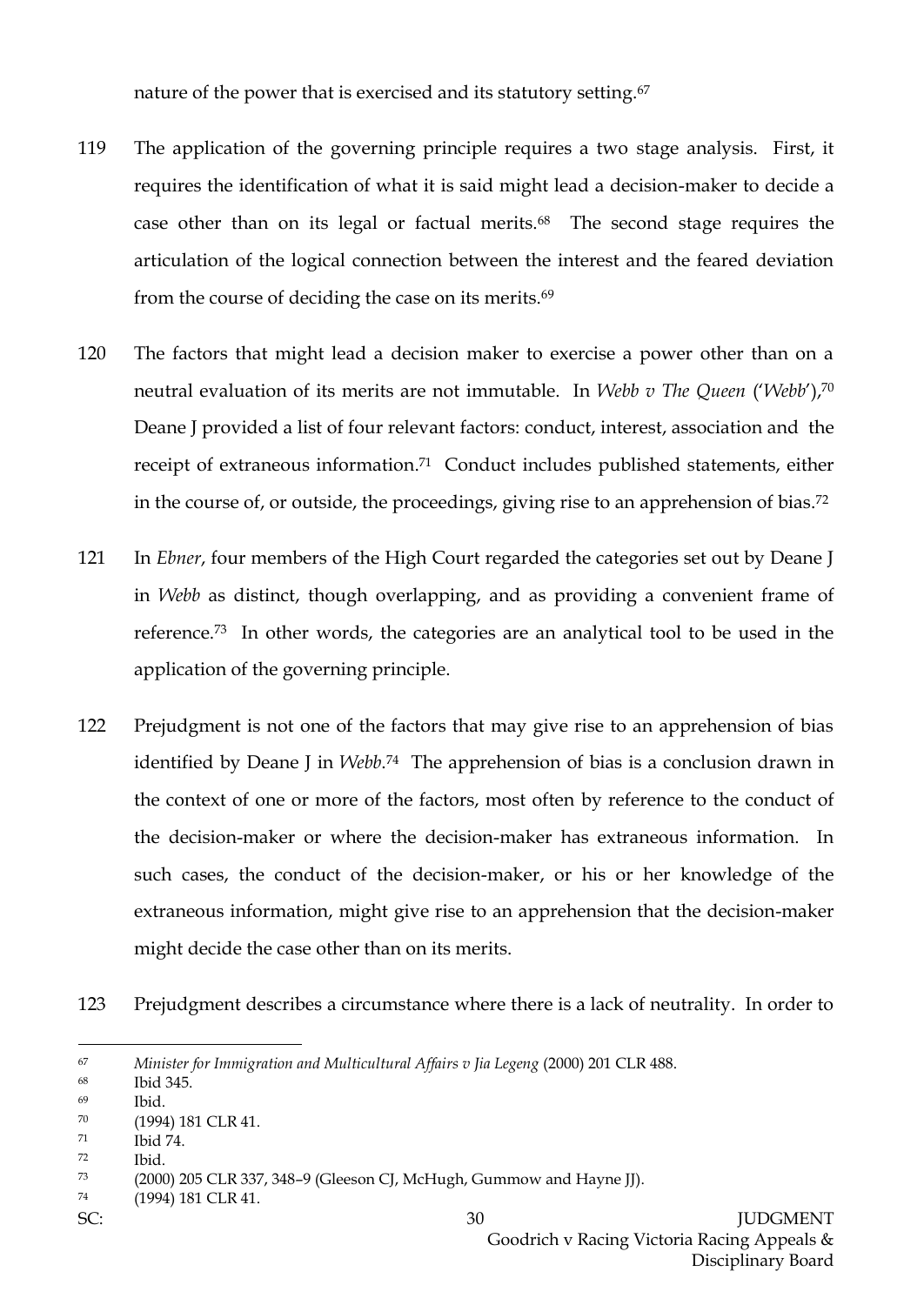determine whether there is a vitiating departure from impartial decision making, it is necessary, as Hayne J observed in *Minister for Immigration and Multicultural Affairs v Jia Legeng*, <sup>75</sup> to inquire 'what kind or degree of neutrality (if any) is to be expected of the decision-maker.'76 Much will depend on the nature of the power being exercised and the identity of the repository of the power. The judicial paradigm does not provide a universally applicable yardstick.

- 124 Where apprehended bias is alleged, it will often be said that the decision-maker is not impartial because he or she has prejudged the issues to be decided. In those cases, impartiality does not require a mind that is free from all preconceptions. The decision-maker is not required to come with an empty mind, but must be open to persuasion. In certain contexts, for example in the professional disciplinary context, a decision-maker may be an expert in the relevant field of inquiry, and may well have very strong views about the suitability of a practice that is in issue. That does not constitute disqualifying prejudgment.
- 125 It is also important to acknowledge that decision-making involves a process where the decision-maker will form views along the way until he or she ultimately settles on a final conclusion. In *Johnson v Johnson*, <sup>77</sup> the High Court observed that:

Judges are not expected to wait until the end of a case before they start thinking about the issues, or to sit mute while evidence is advanced and arguments are presented. On the contrary, they will often form tentative opinions on matters in issue, and counsel are usually assisted by hearing those opinions, and being given an opportunity to deal with them.<sup>78</sup>

- 126 Even firm views are properly seen as provisional, provided the decision-maker retains the capacity to listen to and absorb contrary arguments and material. The extent to which conduct demonstrates prejudgment will be a matter of fact and degree.
- 127 The appellant pointed to the fact that the issue of abuse of process had been raised

<sup>75</sup> (2001) 205 CLR 507.

<sup>76</sup> Ibid 565.

<sup>77</sup> (2000) 201 CLR 488.

<sup>78</sup> Ibid 493 [13].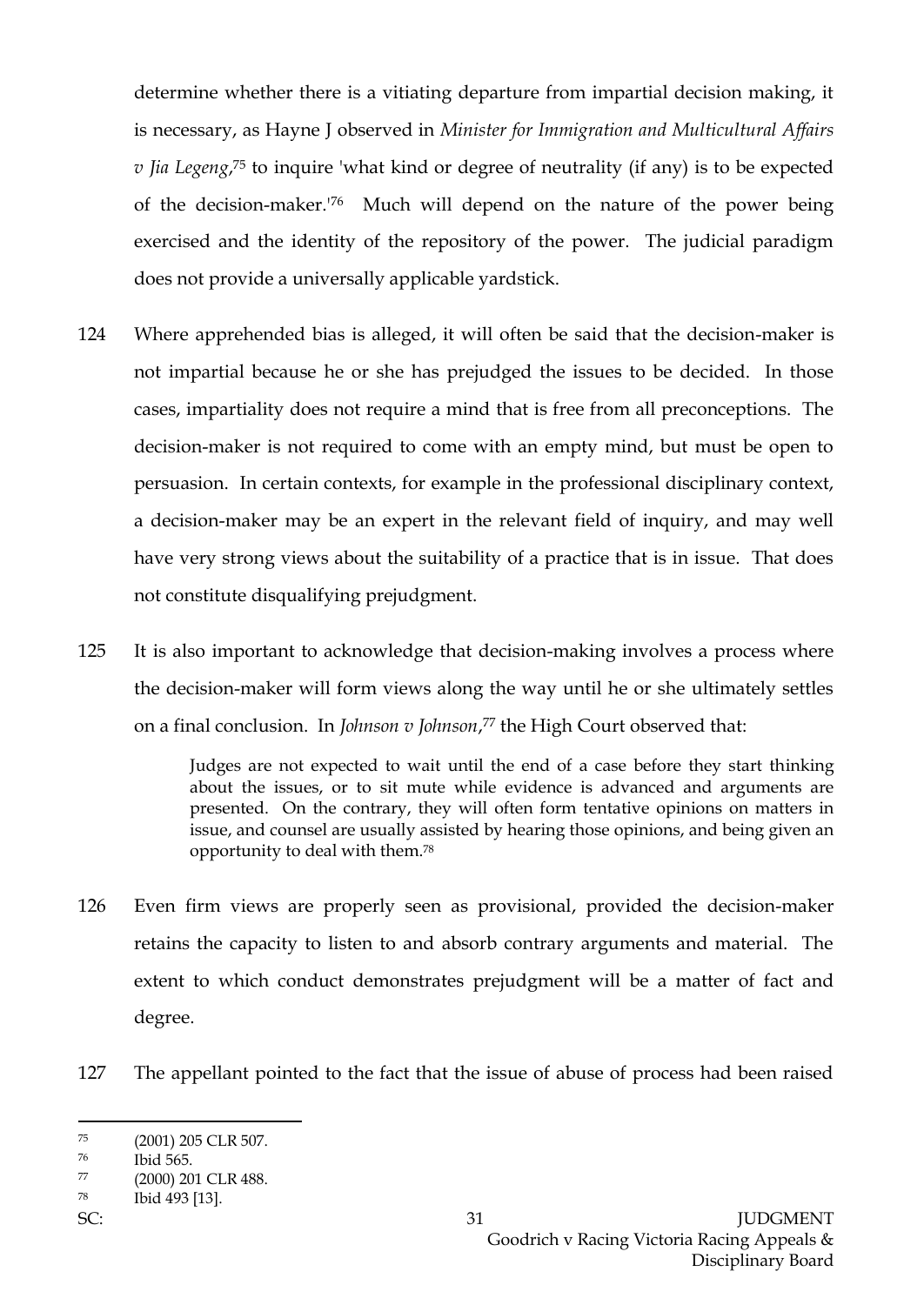by the Tribunal itself, and contended that a reasonable observer might apprehend that each of the steps were taken in furtherance of the conclusion already reached. I reject that submission.

- 128 The course taken by the Tribunal did not give rise to a reasonable apprehension of bias. In circumstances where Racing Victoria had unequivocally stated that it would not lead evidence in support of the charge, it was reasonable for the Tribunal to determine what course it should take and to indicate its view that there remained nothing in dispute.
- 129 I am not persuaded that the course taken by the Tribunal gave rise to a reasonable apprehension that it might not decide the case on its merits and having regard to any submissions or material that the appellant advanced. This ground fails.

#### *Ground 8*

130 Ground 8 was simply an aggregation of the earlier grounds and need not be separately considered.

### *Conclusion*

- 131 In my view, the appellant has not identified any error in the Tribunal's reasoning or conclusion that would justify overturning the dismissal of her proceeding by the Tribunal.
- 132 I return to the steps in the Tribunal's reasoning set out in paragraph [49] above. First, the Tribunal accepted that the appellant commenced the proceeding for a legitimate purpose. Second, I have found the Tribunal was in error in holding that the position of Racing Victoria expressed in its email of 4 October 2017 was the optimal outcome given that it did not include an order dismissing the charges. However, in the circumstances, this did not lead to any error in the Tribunal's conclusion that the appellant sought to maintain the proceeding to obtain documents as a foundation for a claim for compensation and that this was her predominant purpose in maintaining the proceeding. Third, there was also no error in the